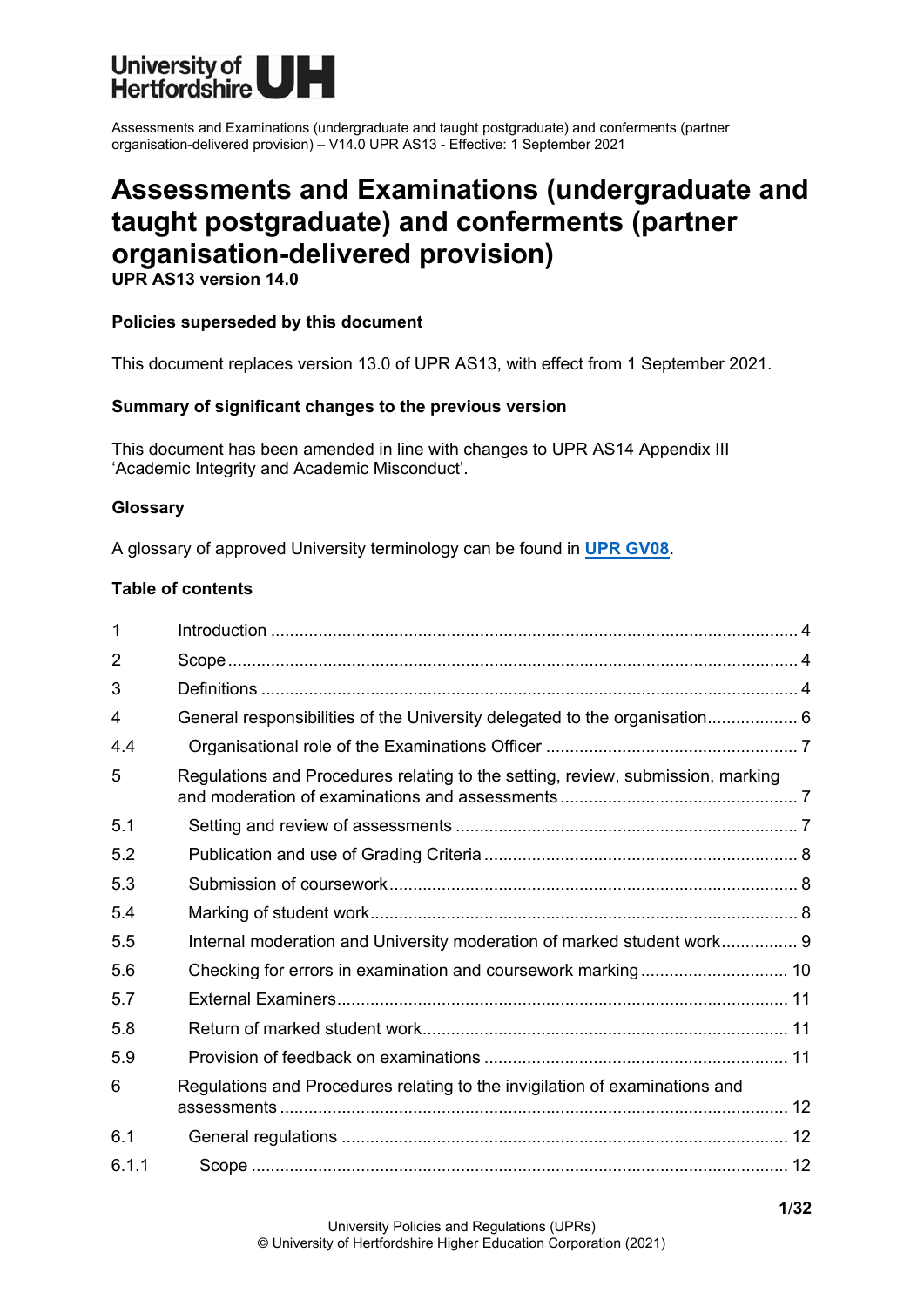| 6.1.2          |                                                                                  |      |
|----------------|----------------------------------------------------------------------------------|------|
| 6.1.3          | Role and responsibilities of Invigilators (see Appendix III, UPR AS13) 12        |      |
| 6.2            |                                                                                  |      |
| 6.3            |                                                                                  |      |
| 6.3.1          |                                                                                  |      |
| $\overline{7}$ | Regulations and Procedures relating to examinations supervised by the            |      |
| 7.1            | Scheduling of examinations (including referred/deferred examinations) 13         |      |
| 7.2            | Setting and moderation of examination papers - roles and responsibilities within |      |
| 7.2.1          |                                                                                  |      |
| 7.2.2          |                                                                                  |      |
| 7.2.3          |                                                                                  |      |
| 7.2.4          |                                                                                  |      |
| 7.3            |                                                                                  |      |
| 7.3.1          |                                                                                  |      |
| 7.3.3          |                                                                                  |      |
| 7.4            | Submission of completed examination papers to the Examinations Officer  17       |      |
| 7.4.2          | Deadline for the submission of completed examination papers  17                  |      |
| 7.4.3          |                                                                                  |      |
| 7.5            | Reproduction of papers for the examination and provision of examination          |      |
| 7.6            |                                                                                  |      |
| 7.6.1          |                                                                                  |      |
| 7.6.2          |                                                                                  |      |
| 7.6.3          |                                                                                  |      |
| 7.6.4          |                                                                                  |      |
| 7.6.5          |                                                                                  |      |
| 7.6.6          |                                                                                  |      |
| 7.7            | Collection of examination scripts from the Examinations Officer following the    |      |
| 7.8            |                                                                                  |      |
| 7.9            |                                                                                  |      |
| 8              | Regulations and Procedures relating to suspected assessment and examination      |      |
| 8.1            |                                                                                  |      |
| 8.2            |                                                                                  |      |
| 8.2.1          |                                                                                  |      |
| 8.2.2          |                                                                                  |      |
|                |                                                                                  | 2/32 |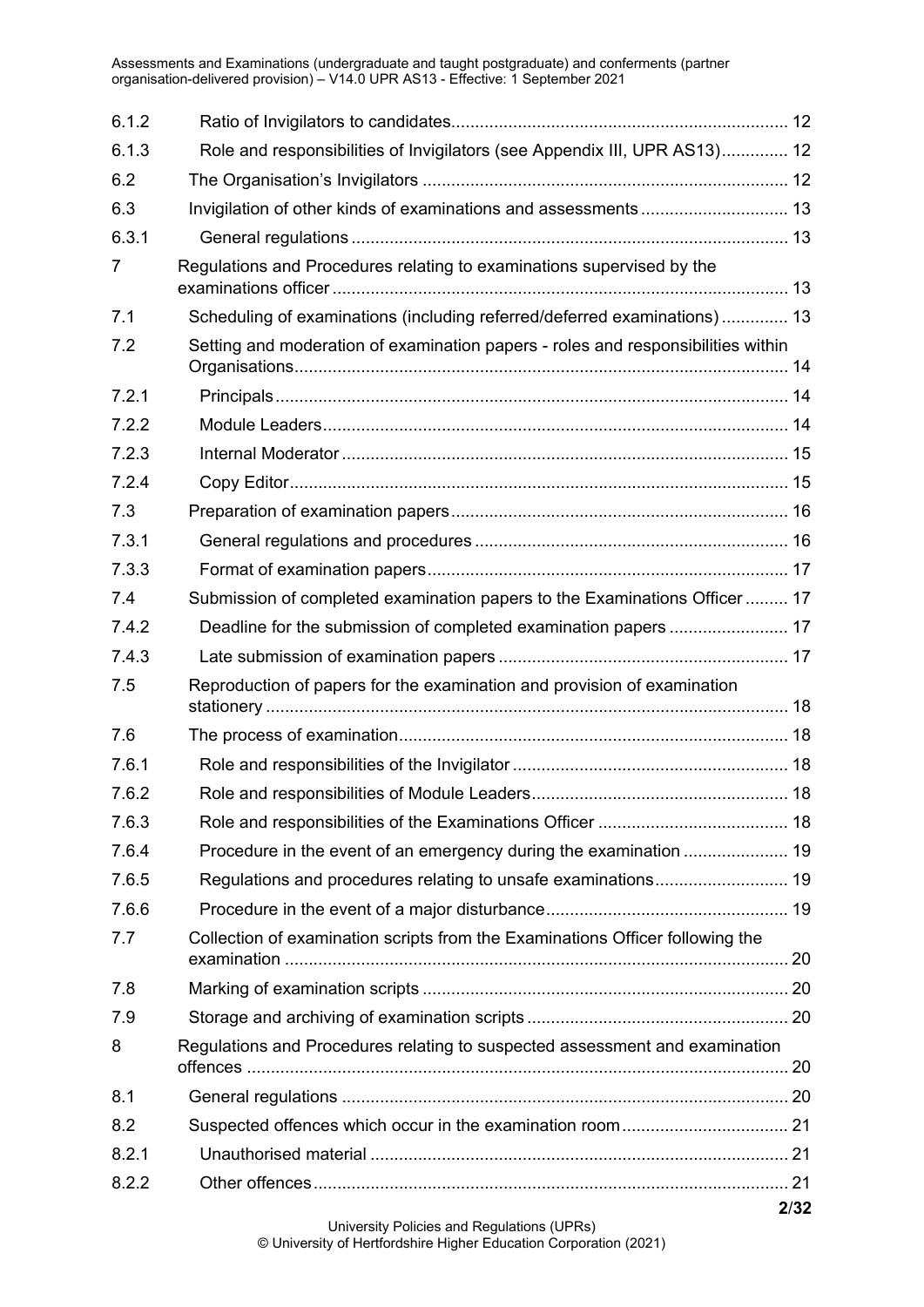| 8.3    |                                                                           |  |
|--------|---------------------------------------------------------------------------|--|
| 8.4    |                                                                           |  |
| 9      |                                                                           |  |
| 9.1    |                                                                           |  |
| 9.2    |                                                                           |  |
| 9.3    | Absence of an External Examiner from a Board of Examiners meeting 22      |  |
| 9.4    |                                                                           |  |
| 9.4.2  |                                                                           |  |
| 9.4.3  |                                                                           |  |
| 9.5    |                                                                           |  |
| 9.5.1  |                                                                           |  |
| 9.5.2  |                                                                           |  |
| 9.5.3  |                                                                           |  |
| 9.5.4  |                                                                           |  |
| 10     |                                                                           |  |
| 10.1   |                                                                           |  |
| 10.1.2 |                                                                           |  |
| 10.1.3 |                                                                           |  |
| 10.1.4 |                                                                           |  |
| 10.1.5 | Issuing of Transcripts from the University's Student Record System 28     |  |
| 10.1.6 | Transcripts which cannot be produced from the University's Student Record |  |
| 10.1.7 |                                                                           |  |
| 10.2   |                                                                           |  |
| 11     | Queries about recommendations or decisions on assessment, progression and |  |
| 12     |                                                                           |  |
| 12.1   |                                                                           |  |
| 12.1.2 |                                                                           |  |
| 12.2   |                                                                           |  |
| 12.2.1 |                                                                           |  |
| 12.2.2 |                                                                           |  |
| 12.2.3 |                                                                           |  |
| 13     | Graduation Ceremonies for the presentation of graduates who have received |  |
| 13.1   |                                                                           |  |
|        |                                                                           |  |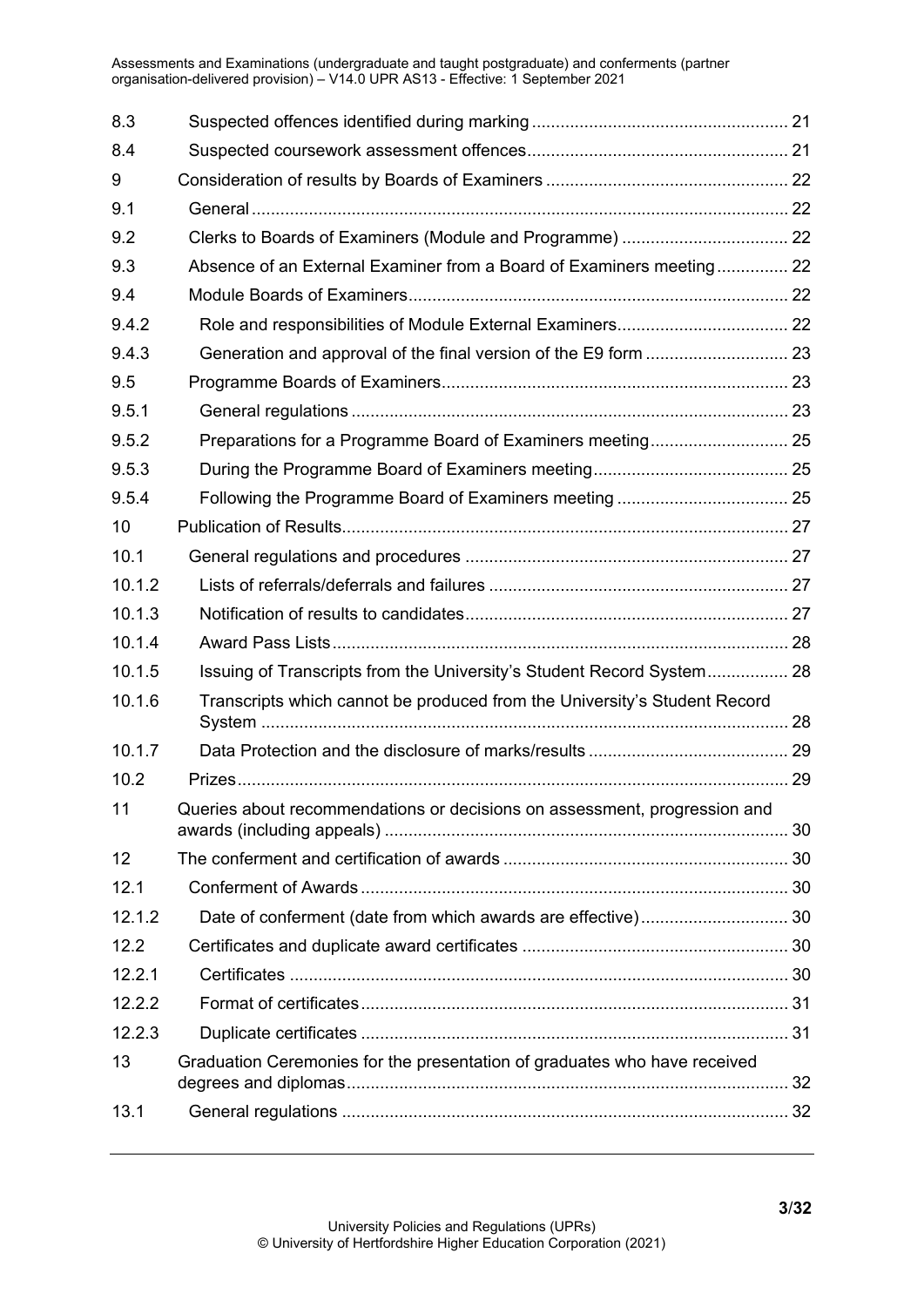## <span id="page-3-0"></span>**1 Introduction**

- 1.1 With the exception of examinations and assessments deferred or referred from the Academic Year 2020-2021, the regulations, procedures and guidelines set out in this document (UPR AS13) will apply to all examinations and assessments conducted on or after 1 September 2021 at Partner Organisations.
- [1](#page-3-3).2 This document should be read in conjunction with UPR AS11<sup>1</sup>; UPR AS14<sup>2</sup>; individual programme regulations; where applicable, the regulations of external validating bodies and UPR SA03[3/](#page-3-5)UPR SA02[4](#page-3-6).

## <span id="page-3-1"></span>**2 Scope**

- 2.1 All members of staff, candidates and relevant University or Organisation Committees and Boards are required to comply with the regulations, procedures and guidelines set out in this document, which apply to the examination and assessment of all taught programmes delivered and assessed by Partner Organisations (as defined in section 3, v) that lead to approved awards of the University of Hertfordshire.
- 2.2 The University requires that the principles embodied in these regulations are applied universally in the examination and/or assessment of all credit bearing modules leading to awards of the University of Hertfordshire.

## <span id="page-3-2"></span>**3 Definitions**

For the purposes of this document the following definitions will apply:

## i **'programme'**:

a programme is a set of one or more awards which are administered together. The essential feature is that each programme has only one set of programme regulations contained in a Programme Specification, even though there may be many awards (and their associated interim awards).

## ii **'module'**:

a module is defined as a self-contained amount of study with defined objectives, syllabus and assessment which measures knowledge/skill. Its minimum size will normally be **15** credits (which are equivalent to **7.5** European Credit Transfer System (ECTS) credit points) or integral multiples thereof. **15** credits are formally regarded as one twenty-fourth of the knowledge/skill gained by a student with a standard entry qualification during their study for an honours degree and one twelfth of that gained by a student following a taught Master's programme. Students enrol on a combination of modules which are specified in the Programme Specification. A module is also defined by its module identifier, its aims and intended learning outcomes,

<span id="page-3-3"></span><sup>&</sup>lt;sup>1</sup> UPR AS11 'Schedule of Awards'

<span id="page-3-4"></span>UPR AS14 'Structure and Assessment Regulations - Undergraduate and Taught Postgraduate Programmes'

<span id="page-3-5"></span><sup>&</sup>lt;sup>3</sup> UPR SA03 'Admissions - Undergraduate and Taught Postgraduate Students'

<span id="page-3-6"></span>UPR SA02 'Admissions - Research Students'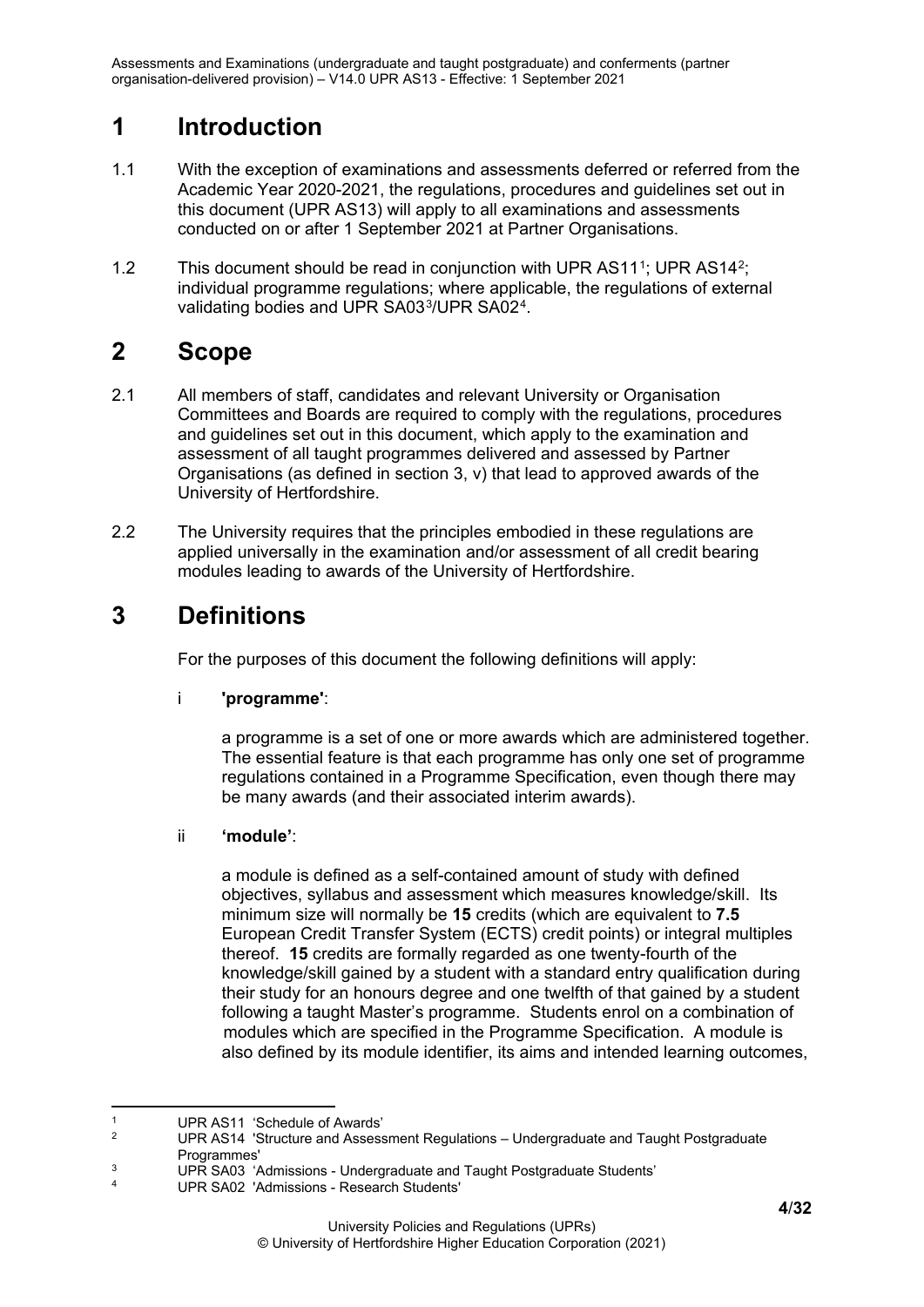its level, its size (expressed in credit points) and other details captured in the Definitive Module Document (DMD) (see UPR GV08<sup>[5](#page-4-0)</sup>);

#### iii **'examination script'**:

completed examination answers on official examination stationery (including answer books, continuation sheets and graph paper) as supplied by the Examinations Officer or equivalent electronic versions;

#### iv **'coursework'**:

for the purposes of these regulations coursework will include, but is not limited to, all essays, assignments, tests, projects, dissertations, practical work, performance, placement or field trip reports, designs, theses, artefacts, presentations, candidate-led seminars and exhibitions;

#### v **'Partner Organisation/Organisation'**:

an organisation which, under the terms of a Memorandum of Agreement or other legal agreement with the University, delivers and assesses programmes leading to awards of the University of Hertfordshire;

#### vi '**Principal'**:

the head of the Organisation with overall responsibility for academic matters;

#### vii **'Examinations Officer'**:

the member of staff at the Organisation with responsibility for the administration of the examination process: the individual identified as the 'Examinations Officer' may be an academic or administrative member of staff;

#### viii **'Invigilator'**:

this term is used in the singular throughout this document and refers, as appropriate, to circumstances where University regulations require that only one Invigilator need be present at an examination (that Invigilator is, therefore, the Invigilator in Charge) and also in circumstances where the regulations require that more than one Invigilator is present at an examination and that the Examinations Officer designates one of these Invigilators as the 'Invigilator in Charge'**;**

#### ix **'Invigilator in Charge'**:

this term is used where these regulations assign specific responsibilities to Invigilators in Charge;

#### x **'Academic Conduct Officer':**

the individual identified by the Principal to investigate suspected cases of cheating, plagiarism and other Academic Misconduct, as set out in UPR AS142 and those of the Academic Conduct Officer set out in these regulations;

<span id="page-4-0"></span>

<sup>5</sup> UPR GV08 'Glossary of Terminology'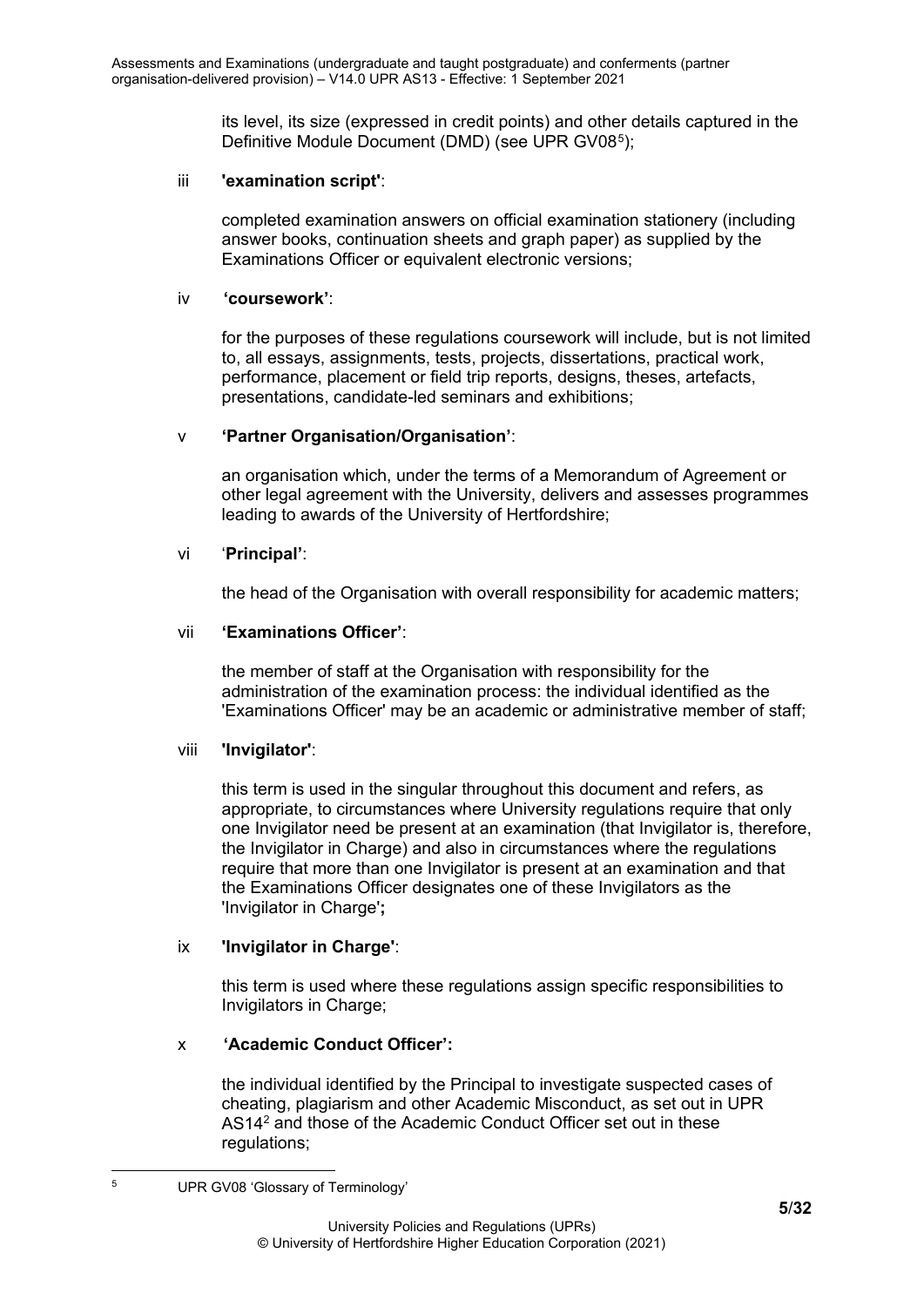### xi **'Assistant Registrar'**:

the University's Assistant Registrar (Exams and Awards);

#### xii **'School'**

the University has an internal academic structure consisting of academic Schools;

#### xiii '**Assistant Registrar (Student Administration – Collaborative Partnerships)**' **(AR(SA-CP))**

the Assistant Registrar (Student Administration – Collaborative Partnerships) (AR(SA-CP)) or an individual within the Collaborative Partnerships Unit who has been nominated by the AR(SA-CP) to be responsible for administrative tasks relating to the assessment of candidates registered on collaborative programmes;

## <span id="page-5-0"></span>**4 General responsibilities of the University delegated to the organisation**

- 4.1 The Organisation will ensure that:
	- i Programme Handbooks are prepared for each programme and that they are updated annually;
	- ii the appropriate Handbook is issued to all of the students registered for each programme. Notes for Guidance are available from the Academic Services section of the University's Academic Registry;
	- iii with the exception of coursework set in the first four (**4**) weeks of the Semester, the dates of coursework are published no later than four (**4**) weeks before they are due to be submitted.
- 4.2 The Assistant Registrar (Student Administration Collaborative Partnerships) will ensure that at the start of each academic session:
	- i all candidates are advised to read the 'Instructions for Exam Candidates' which are published on StudyNet by the Assistant Registrar (Exams and Awards);
	- ii in a timely manner, all candidates are registered on the Student Record System as being enrolled on their modules.
- 4.3 The Examinations Officer will ensure that:
	- i with the exception of 'out of time' and re-sit examinations, the dates of examinations are published four (**4**) weeks before they are due to take place;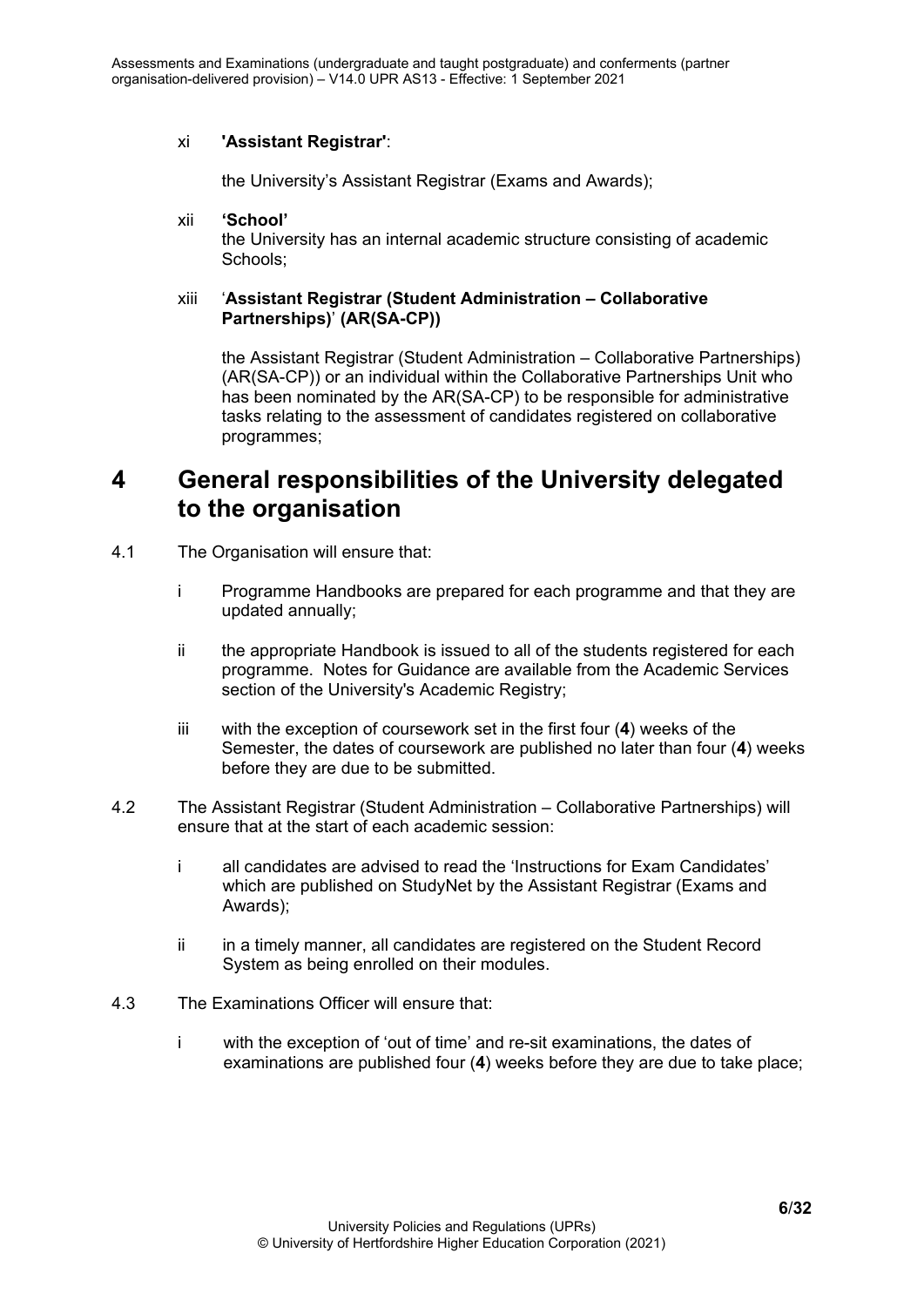- ii candidates are aware that they are also subject to the regulations of the Organisation and that they are required to conduct any coursework, studies, projects, investigations, questionnaires or other procedures involving the use of human participants in accordance with the requirements of the University's ethics regulations (see UPR RE01 $6$ );
- iii at the start of each academic session,
	- a candidates are notified of the make and model of the calculator approved by the Organisation;
	- b each candidate is given a printout ('List of Assessed Modules'), produced by the University or a similar document produced by the Organisation listing their current programme and module registration details in full.

## <span id="page-6-0"></span>**4.4 Organisational role of the Examinations Officer**

Although the Examinations Officer may delegate certain responsibilities to members of staff under their management, ultimate responsibility for the administration of examinations and conferments lies with the Organisation's Examinations Officer.

## <span id="page-6-1"></span>**5 Regulations and Procedures relating to the setting, review, submission, marking and moderation of examinations and assessments**

## <span id="page-6-2"></span>**5.1 Setting and review of assessments**

(see also section 7.2: Setting and moderation of examination papers)

- 5.1.1 All assignment tasks (including examination papers) should not normally be identical in detail on successive occasions that a module runs, nor at first and second (referred/deferred) sitting of a module. While the nature of an assignment task and the learning outcomes assessed can be the same, this requirement will reduce the possibility of academic misconduct by students utilising work produced by other students in earlier years. However, an identically worded coursework task may be used where the assessment is based on an individual student's experience since this will produce a unique response. Likewise, it may be appropriate to use an identically worded coursework task at a second (referred/deferred) sitting in order to assess progress in achievement of learning outcomes based upon feedback provided on the first attempt.
- 5.1.2 All summative assessment (coursework as well as examinations) should be reviewed by an academic colleague prior to being handed out to students. This activity may be achieved within a module team or may be assigned to an appropriate individual, for example, an internal moderator. The review process should ensure that learning outcomes are addressed and the total assessment load is satisfactory. All summative assessment should in addition be reviewed by an appropriate member of University staff.

<span id="page-6-3"></span><sup>6</sup> UPR RE01 'Studies Involving the Use of Human Participants'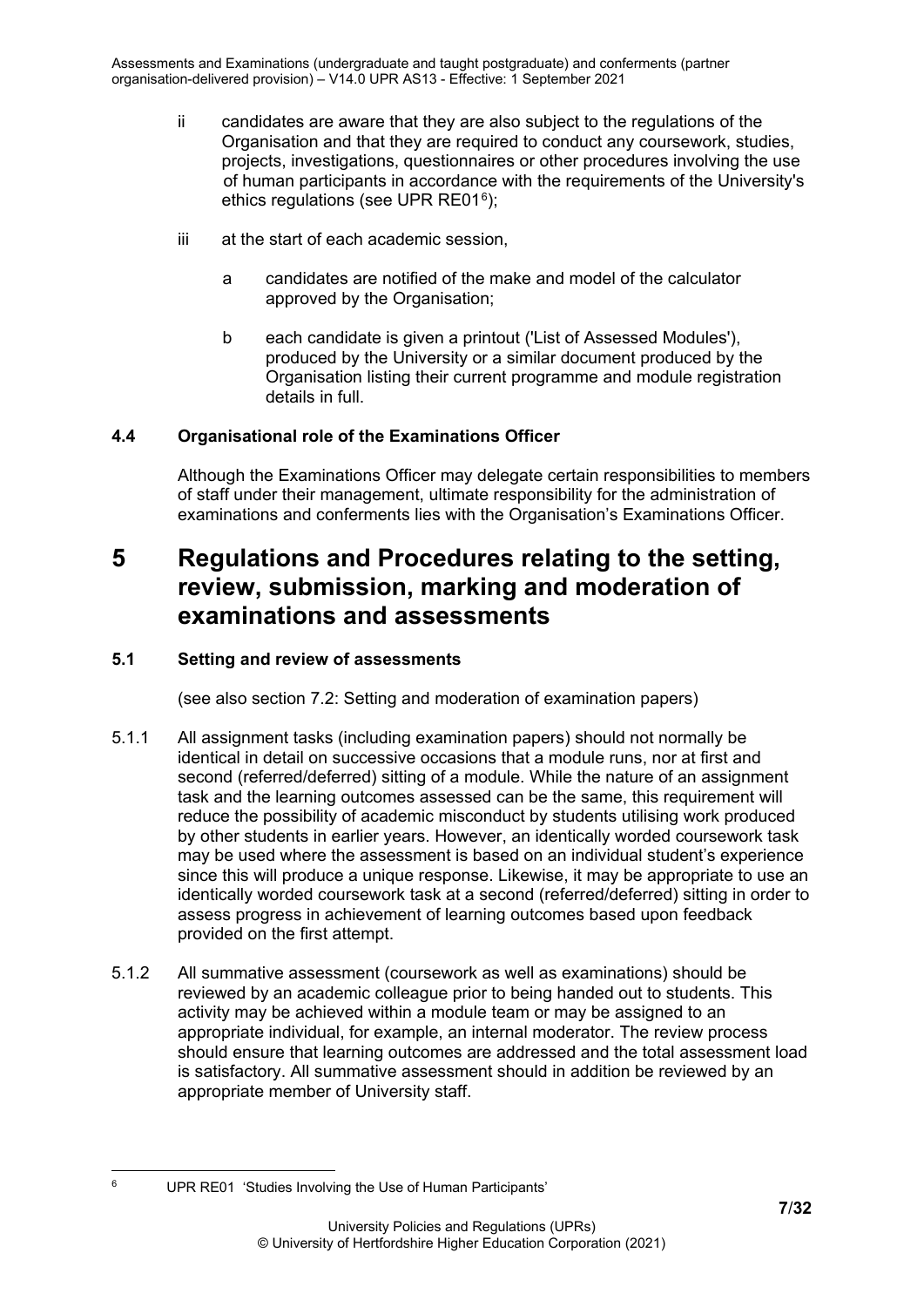- 5.1.3 Where a single element of coursework counts for **30**% or more of a module grade, approval of the appropriate External Examiner should also be sought for that element of coursework before being handed out to students. However, it is not expected that the External Examiner should be asked to approve each individual project or individually negotiated portfolio. For elements of coursework counting less than **30**% of a module grade, the coursework assessment tasks will be reviewed retrospectively by module External Examiners. Communication with the External Examiner will be from the University.
- 5.1.4 School, discipline or programme Grading Criteria are used to inform the grade awarded to a given piece of student work. Where these Grading Criteria provide insufficient granularity to be useful for student feedback and guidance, additional Marking Schemes which are directly correlated to the module learning outcomes should be published for each assessment task.

#### <span id="page-7-0"></span>**5.2 Publication and use of Grading Criteria**

- 5.2.1 The following minimum requirements apply to the development, publication and use of grading criteria:
	- i every Programme must publish Grading Criteria in the Programme handbook(s);
	- ii Grading Criteria must relate to the University's Grade Descriptors and associated numeric grades, described in section D1.1, UPR AS142;
	- iii relevant Grading Criteria should be available for all assessments that students on the programme will encounter;

Further guidance is available on the Learning and Teaching Innovation Centre StudyNet pages, at:

[http://www.studynet2.herts.ac.uk/intranet/lti.nsf/Teaching+Documents?Openview&c](http://www.studynet2.herts.ac.uk/intranet/lti.nsf/Teaching+Documents?Openview&count=9999&restricttocategory=Strategy+and+Policy/Grading+Criteria) [ount=9999&restricttocategory=Strategy+and+Policy/Grading+Criteria](http://www.studynet2.herts.ac.uk/intranet/lti.nsf/Teaching+Documents?Openview&count=9999&restricttocategory=Strategy+and+Policy/Grading+Criteria)

#### <span id="page-7-1"></span>**5.3 Submission of coursework**

5.3.1 Applications for coursework extensions are approved by the School with academic responsibility for the module concerned (see, section 4, i, c and d, Appendix I, UPR AS13[7\)](#page-7-3). If an extension is granted, the revised hand-in date is taken as the deadline for the coursework.

#### <span id="page-7-2"></span>**5.4 Marking of student work**

- 5.4.1 All examination scripts should be marked anonymously. Wherever possible summative student work must be submitted and marked anonymously.
- 5.4.2 Blind double marking is the process whereby two assessors work independently and neither marker is aware of the other's assessment decision in formulating their own mark.

<span id="page-7-3"></span> $7$  Appendix I, UPR AS13 'Assessments and Examinations – Regulations for Candidates (Including Requests for the Review of Examination Decisions (Appeals Procedure)) (Partner Organisation-Delivered Provision)'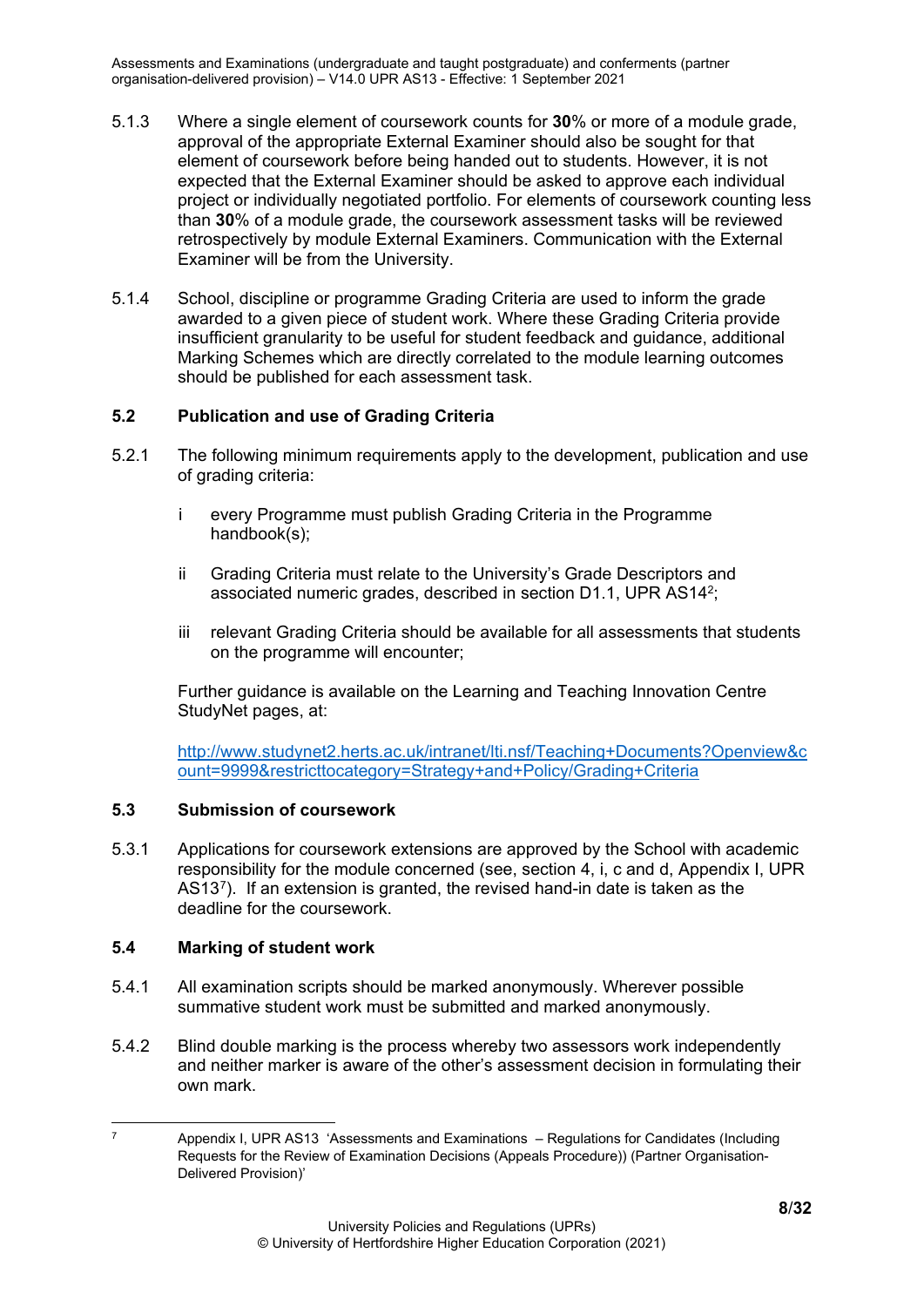- 5.4.3 Blind double marking culminates in a single agreed mark.
- 5.4.4 For modules at levels **6** and **7**, a coursework assignment requires blind double marking if:
	- i it counts for over **50**% of the module assessment; **and**
	- ii is marked by more than one first marker; **and**
	- iii the question or title has been developed and/or agreed on an individual basis.
- 5.4.5 An example of an assessment task that must be blind double marked is the individual project/dissertation module. Assignments where students, for instance, respond to a common question but draw on practice in order to answer that question do not need to be blind double marked. Blind double marking replaces internal moderation.
- 5.4.6 Feedback on marked student work must be consistent with the University's Grade Descriptors.

#### <span id="page-8-0"></span>**5.5 Internal moderation and University moderation of marked student work**

The University needs to be assured that robust, effective and consistent moderation processes are being applied across all Partner Organisations.

Partner Organisations should refer to the detailed guidance on moderation produced by the Learning and Teaching Innovation Centre.

- 5.5.1 Internal moderation is a process separate from that of marking and provides assurance of the quality of marking and feedback. The process of internal moderation involves checking that the marks have been awarded fairly and consistently and in accordance with the grading criteria/marking scheme. The process also provides the opportunity to reflect on and refine assessment and feedback practices. Moderation must take account of the marks awarded to the full set of assessed work for the task, module or programme, in the context of the academic standards for the award. It is, therefore, not about making changes to an individual student's marks.
- 5.5.2 The module leader is responsible for ensuring that internal moderation has taken place.
- 5.5.3 Except in exceptional circumstances approved by the Dean of School or nominee, staff undertaking moderation should not have been involved in the marking process and should have a minimum of two (**2**) years' experience in UK Higher Education.
- 5.5.4 All summative assessments must be internally moderated, with the exception of those assessments that have been blind double marked (see section 5.4.2) and assessments that have undergone objective marking including by a computer. Student work from each assessment in a module should be sampled.
- 5.5.5 Where there is more than one (**1**) marker the moderator should identify and consider any differences in the distribution of marks between markers.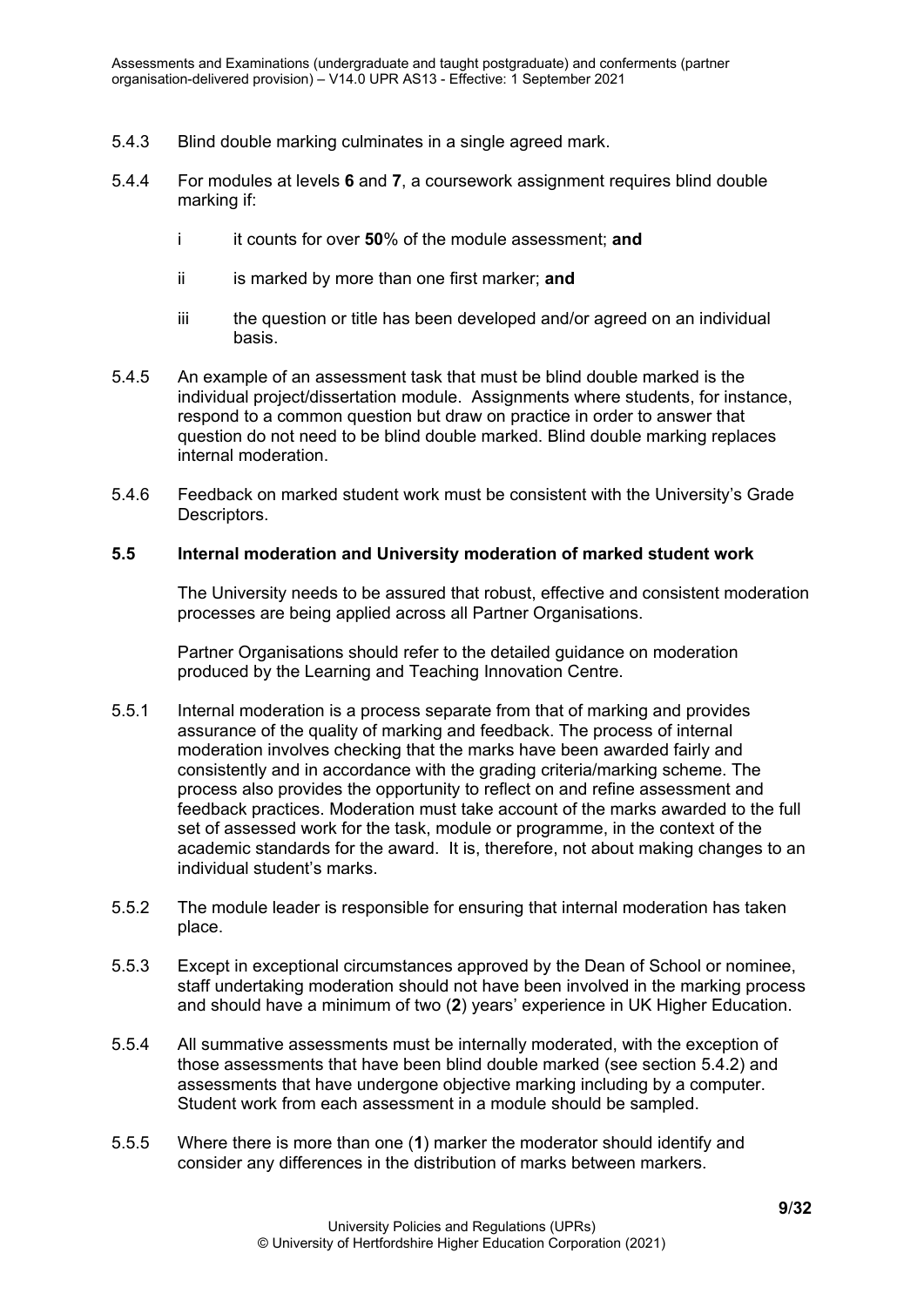- 5.5.6 Moderators must select a minimum sample size that is equal to the square root of the total number of items, but not fewer than five (**5**), selecting work from across the range of grades awarded. If there are fewer than five (**5**) items of assessment, then all items will be reviewed. Where there is more than one marker, the sample must include at least three (3) items from each marker.
- 5.5.7 The outcome of the moderation process will be one or more of:
	- i the marking is fair and consistent, requiring no change to either the marks or the feedback provided to students;
	- ii the marking is consistent but too harsh or too generous, requiring all relevant marks to be adjusted up or down following consultation with the relevant marker(s);
	- iii there are significant inconsistencies in marking, requiring a re-mark of all work following consultation with relevant marker(s);
	- iv the quality of the feedback provided by one or more markers requires improvement;
	- v the feedback provided by one or more markers requires greater consistency.

The marks of individual students should not be changed as a result of internal moderation.

If agreement cannot be reached between the internal moderator and the marker(s) about any aspect of the marking process, the appropriate manager at the Partner Organisation will appoint a second moderator.

- 5.5.8 Clear documentation must be provided to evidence the process of moderation and this must be made available to the external examiner.
- 5.5.9 For assessment that involves judgements of transient events (for example, oral presentations, interviews) and other less traditional forms of assessment that do not lend themselves to the above procedure, the School must take appropriate steps to ensure the assessment process is safe.
- 5.5.10 The sample that is internally moderated within the Partner Organisation will also be internally moderated by appropriate University staff prior to sending for external scrutiny.
- 5.5.11 For programmes within the Hertfordshire Higher Education Consortium which are delivered by more than one college, a cross-college moderation process has been developed. This process is described in the Consortium Quality Handbook, available on the Academic Quality StudyNet site.

#### <span id="page-9-0"></span>**5.6 Checking for errors in examination and coursework marking**

5.6.1 All examination scripts and any other assessments that are not returned to students should be checked to ensure that no part has been overlooked by the examiner(s) and that the total mark is arithmetically correct. This includes coursework which comprises objective assessments where the total mark requires manual calculation.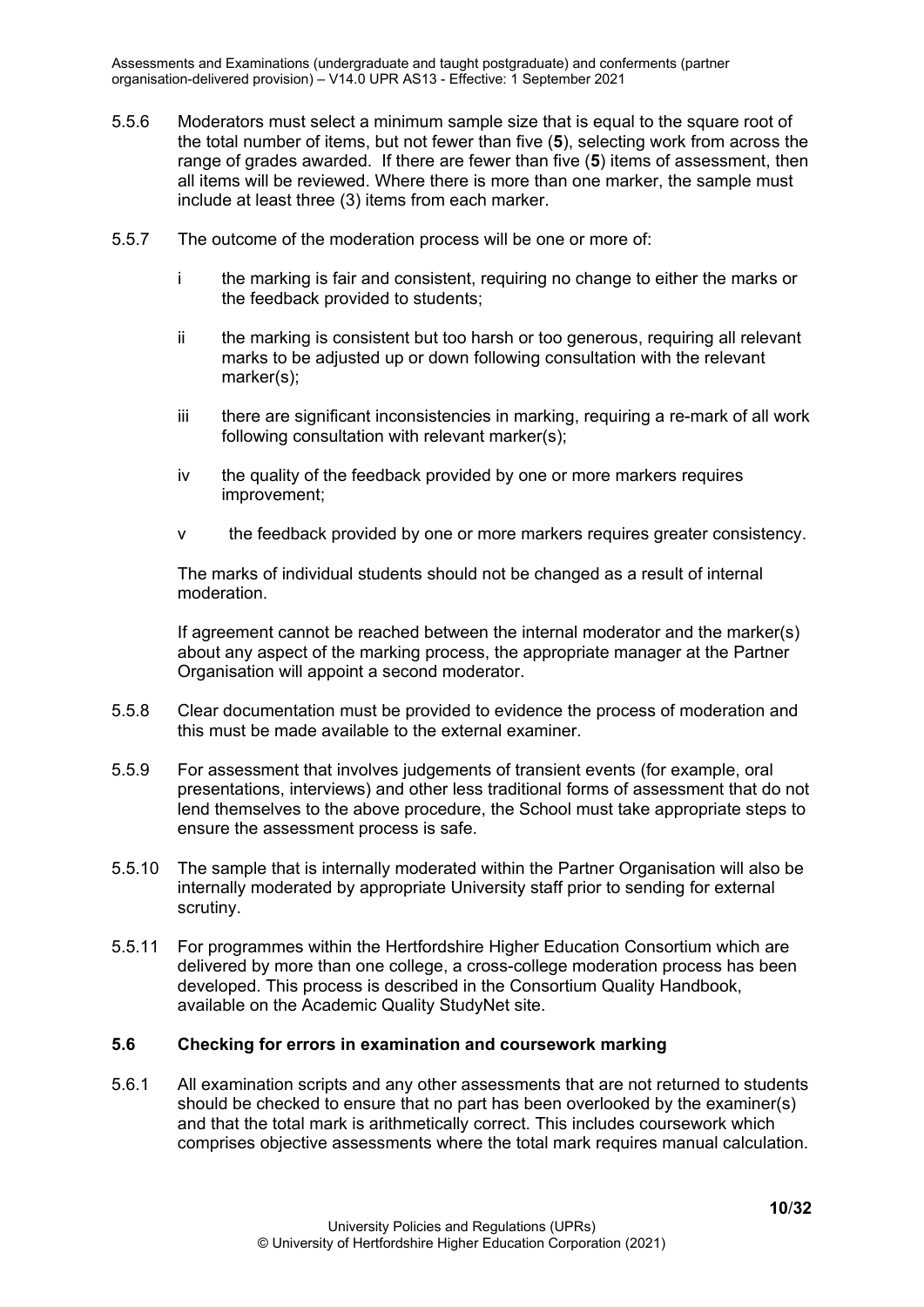5.6.2 Where, at any point in the subsequent moderation process, an error in the mark calculations is identified the whole set of assessments should be checked to ensure that the same error does not occur elsewhere.

#### <span id="page-10-0"></span>**5.7 External Examiners**

- 5.7.1 Appropriate samples of marked student work should be reviewed by External Examiners, selected from across the range of grades awarded (however, see section 5.7.2). Where moderation is required, the sample provided for the External Examiner is the same as that used for the internal moderation process. However, the External Examiner has the right to review all relevant examination scripts and in-course assessments.
- 5.7.2 With the agreement of the External Examiner, samples of marked student work from the referred/deferred examination period do not need to be reviewed by External Examiners, providing that:
	- i the External Examiner is satisfied with the standard of marking of student work during the first-sit examination period; and
	- ii the External Examiner has reviewed the referred/deferred assessments prior to their use; and
	- iii all marginally-failed referred/deferred student work is internally moderated or blind double marked, as appropriate (see section D1.1, UPR AS142, for the definition of a marginal fail grade); and
	- iv all other marking and internal moderating requirements, as defined in sections 5.4.1 to 5.7.1 above, are adhered to.

See section 9.3 if the External Examiner is also absent from the Module Board of Examiners for the referred/deferred examination period.

#### <span id="page-10-1"></span>**5.8 Return of marked student work**

- i Where blind double marking has taken place, the provisional mark agreed by the markers is the only mark provided to the student. Feedback to the student should be consistent with the grading criteria / marking scheme. Any inconsistencies in individual marker comments should be resolved before the feedback is given to the student.
- ii Students' coursework will be returned to them together with feedback no later than four (**4**) calendar weeks after the submission deadline. Any exceptions to this must be agreed by the appropriate manager at the Partner Organisation and notified to students in advance of the expiry of the four (**4**) week period. For work of an on-going nature, such as a major project or dissertation, supervising staff will ensure that students are provided with feedback at interim stages.

#### <span id="page-10-2"></span>**5.9 Provision of feedback on examinations**

5.9.1 Partner Organisations must ensure that, if sought, feedback on performance in written examinations is available to students. Partner Organisations are responsible for determining the nature and extent of feedback, but subject to the following: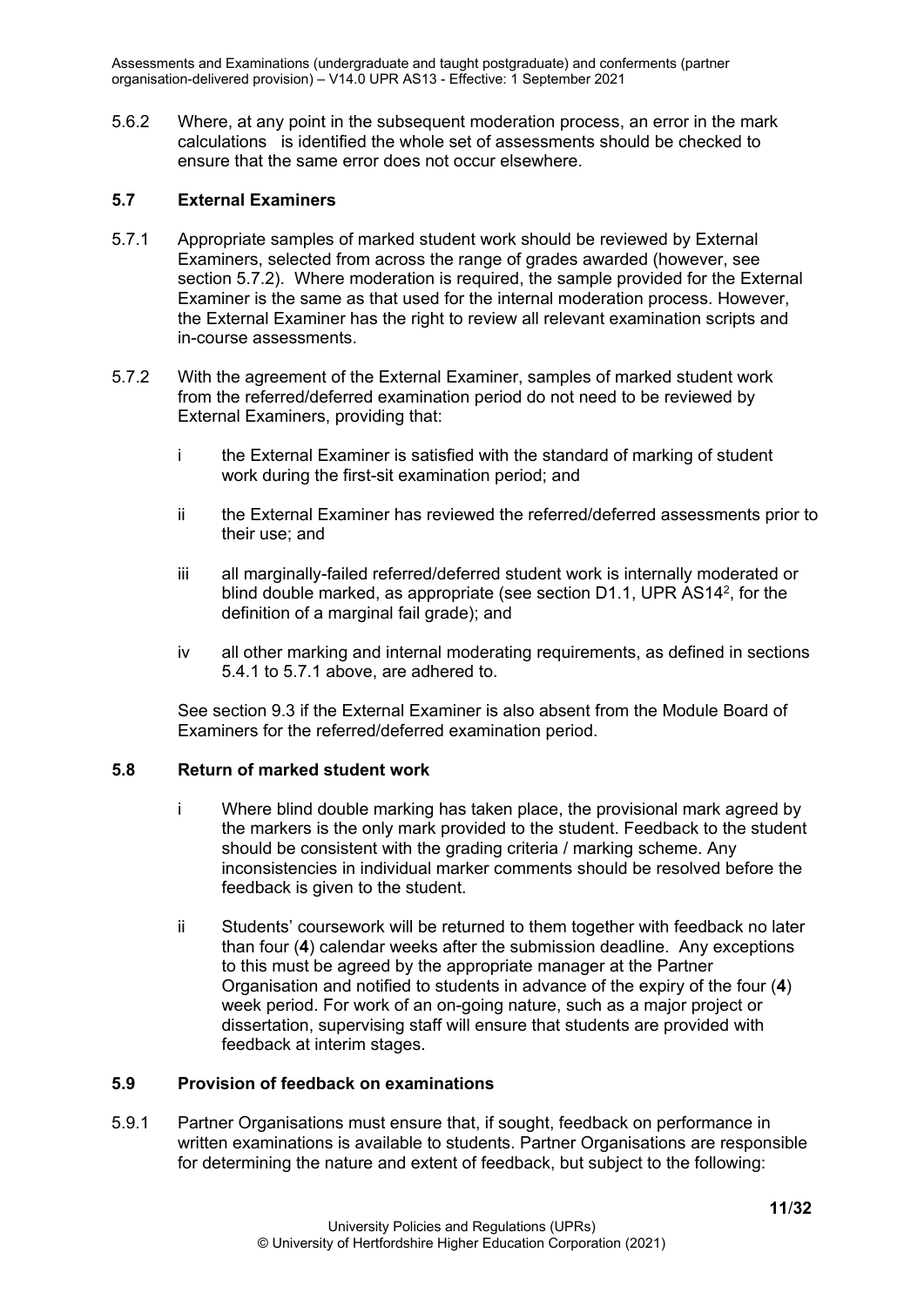- i Students who are resitting an examination are entitled to guidance on the strengths and weaknesses of their examination performance;
- ii Students should normally receive individual feedback although in some circumstances more generic feedback, which does not address the individual case, may be appropriate;
- iii If requested, feedback must include a breakdown of marks and any markers' comments.
- 5.9.2 Markers must ensure that any comments on assessments, including examination answers, are not inappropriate and only relate to the answer and grading criteria/marking scheme.

## <span id="page-11-0"></span>**6 Regulations and Procedures relating to the invigilation of examinations and assessments**

## <span id="page-11-2"></span><span id="page-11-1"></span>**6.1 General regulations**

- 6.1.1 Scope These general regulations apply to all examinations and assessments that contribute to University of Hertfordshire awards.
- <span id="page-11-3"></span>6.1.2 Ratio of Invigilators to candidates
	- i One (**1**) Invigilator is required for each room in which up to **35** candidates are to sit an examination.
	- ii Where more than **35** candidates are to be examined in a room, an additional Invigilator must be present for each additional **35** candidates (or part thereof).
	- iii Invigilators in charge of examinations supervised by the Examinations Officer In cases where more than one (**1**) Invigilator is required for an examination, the Examinations Officer will nominate one (**1**) Invigilator as the 'Invigilator in Charge'.
	- iv In cases where extra time is granted for candidates with disabilities or additional needs, the examination may take place in a separate examination room and will be invigilated by an Invigilator approved by the Examinations Officer.
- <span id="page-11-4"></span>6.1.3 Role and responsibilities of Invigilators (see Appendix III, UPR AS13[8\)](#page-11-6) All Invigilators will ensure that the University's regulations for the invigilation of examinations and assessments are observed at all times.

#### <span id="page-11-5"></span>**6.2 The Organisation's Invigilators**

- 6.2.1 The Examinations Officer:
	- i will appoint Invigilators for all examinations;

<span id="page-11-6"></span><sup>8</sup> Appendix III, UPR AS13 'Invigilators – Role and Responsibilities (Partner Organisation-Delivered Provision)'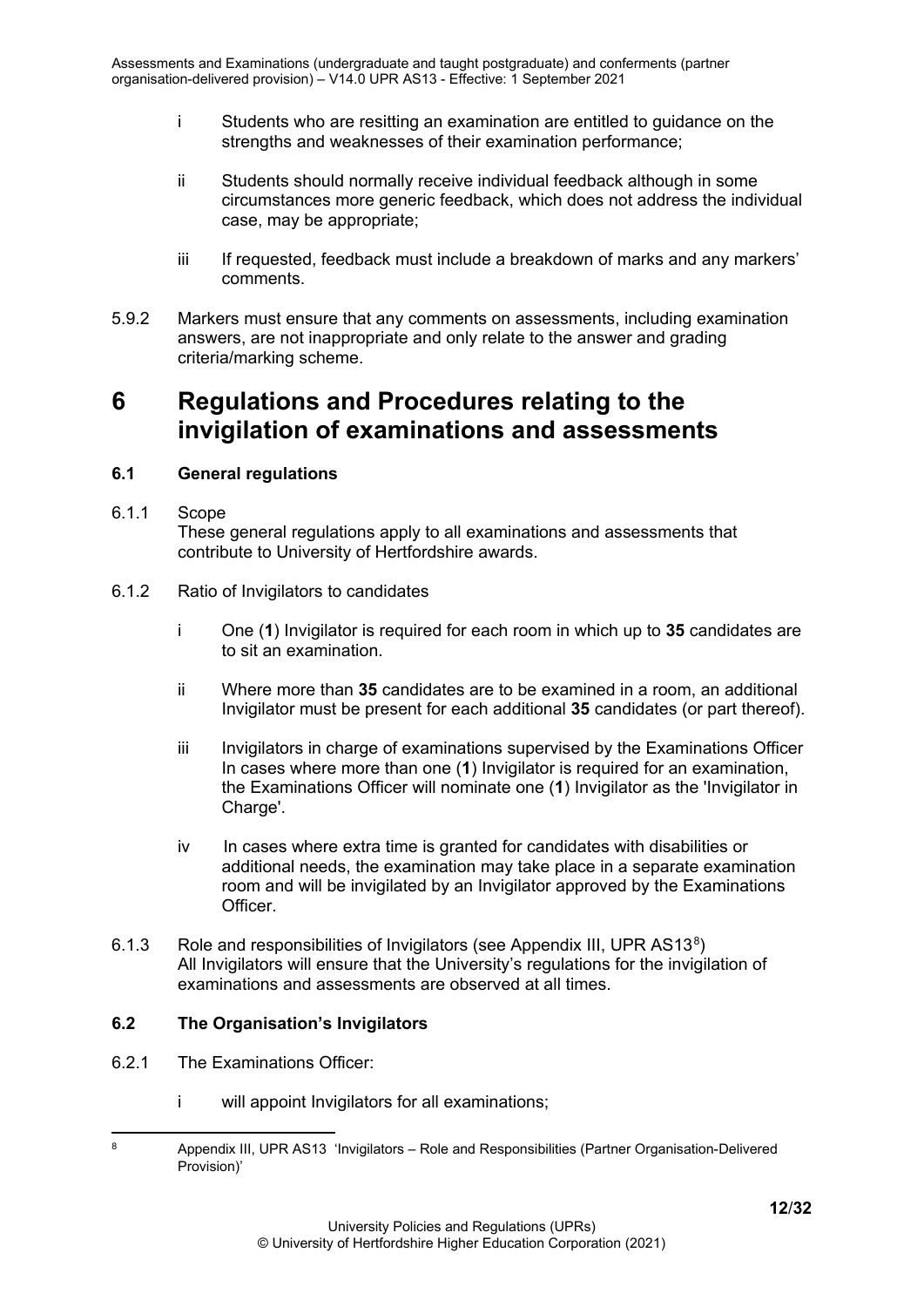- ii is responsible, as appropriate, for training, for the maintenance of records relating to Invigilators and for the payment of Invigilators subject to custom and practice within the Organisation concerned;
- iii will provide Invigilators with detailed notes of guidance together with the relevant extracts from the regulations set out in this document (UPR AS13).

#### <span id="page-12-1"></span><span id="page-12-0"></span>**6.3 Invigilation of other kinds of examinations and assessments**

- 6.3.1 General regulations
	- i Practical examinations, including laboratory based examinations and such other non-laboratory examinations as the relevant Board of Examiners decides, will be invigilated by appropriate Organisation staff responsible for the module.
	- ii Examinations involving the use of computers The Principal (or nominee) will establish internal regulations and procedure to ensure that examinations involving the use of computers are conducted in a manner consistent with the requirements of University regulations and that confidentiality and security is maintained at all stages in the process.
	- iii Examinations Officer: is responsible for ensuring that these examinations are conducted in a manner consistent with the requirements of the regulations set out in this document (UPR AS13).

## <span id="page-12-2"></span>**7 Regulations and Procedures relating to examinations supervised by the examinations officer**

### <span id="page-12-3"></span>**7.1 Scheduling of examinations (including referred/deferred examinations)**

- 7.1.1 Where an examination paper is to be used for more than one examination, all of those examinations, regardless of where they are to be held, will be conducted at the same time.
- 7.1.2 The Examinations Officer is responsible for formulating and publishing the Organisation's Examination Timetable. The Timetable will, where practicable, schedule examinations in such a way that no candidate will have more than three (**3**) examinations scheduled in any two-day period.
- 7.1.3 The Assistant Registrar (Student Administration Collaborative Partnerships) at the University will ensure that, as appropriate, candidates for examination are entered correctly on the University's Student Record System.
- <span id="page-12-4"></span>7.1.4 The Examinations Officer will ensure that details of all of the examinations to be held are submitted to the Assistant Registrar (Student Administration – Collaborative Partnerships) in accordance with the deadlines agreed with them.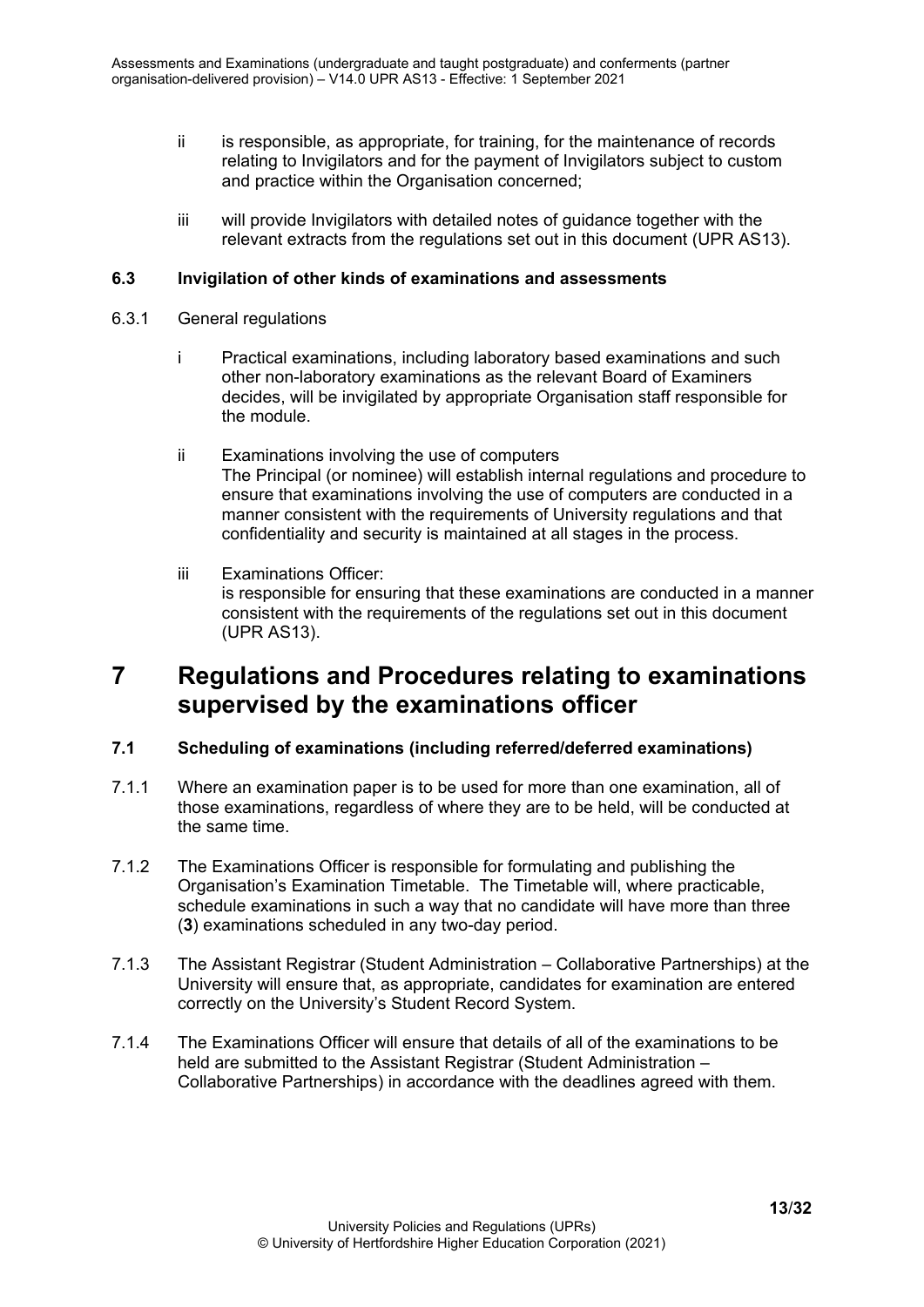#### **7.2 Setting and moderation of examination papers - roles and responsibilities within Organisations**

- <span id="page-13-0"></span>7.2.1 Principals
	- i Principals will identify managers who will be responsible for the accuracy of examination papers and for ensuring compliance with the regulations and procedures set out in this section (7.2).
	- ii These managers will normally be Programme Leaders who may, in turn, delegate responsibility for the completeness and accuracy of individual examination papers to the appropriate Internal Examiner or Module Leader (see section 7.2.2 and 7.2.3).
	- iii Where several Internal Examiners share responsibility for an examination paper, the Principal will nominate one of the Internal Examiners to act as 'Module Leader'.

#### <span id="page-13-1"></span>7.2.2 Module Leaders

- i The Internal Examiner designated as the Module Leader will have overall responsibility for the production and academic credibility of the examination paper and will also be responsible for acting on the comments of the External Examiner.
- <span id="page-13-2"></span>ii Module Leaders, in collaboration with other Internal Examiners, if appropriate, will also be responsible for the following:
	- a ensuring that the examination is of a whole hour's duration or multiples thereof;
	- b setting two (**2**) examination papers including rubrics, which must indicate, without ambiguity, what the Examiners require of the candidate; (where required, the second examination paper will be used as the examination paper for the referred/deferred examination. Should the second paper not be required, it may be used, where appropriate, when the module is next examined.)
	- c where this is normal practice, preparing outline or model solutions;
	- d preparing marking schedules;
	- e checking the questions and the solutions for those examination papers for which they are responsible prior to their being sent to the External Examiner(s);
	- f making any changes that have been agreed with the External Examiner(s);
	- g correcting all proofs and signing the front of the examination envelope, thereby confirming the completeness and accuracy of the examination paper which it contains (see section 7.4.4).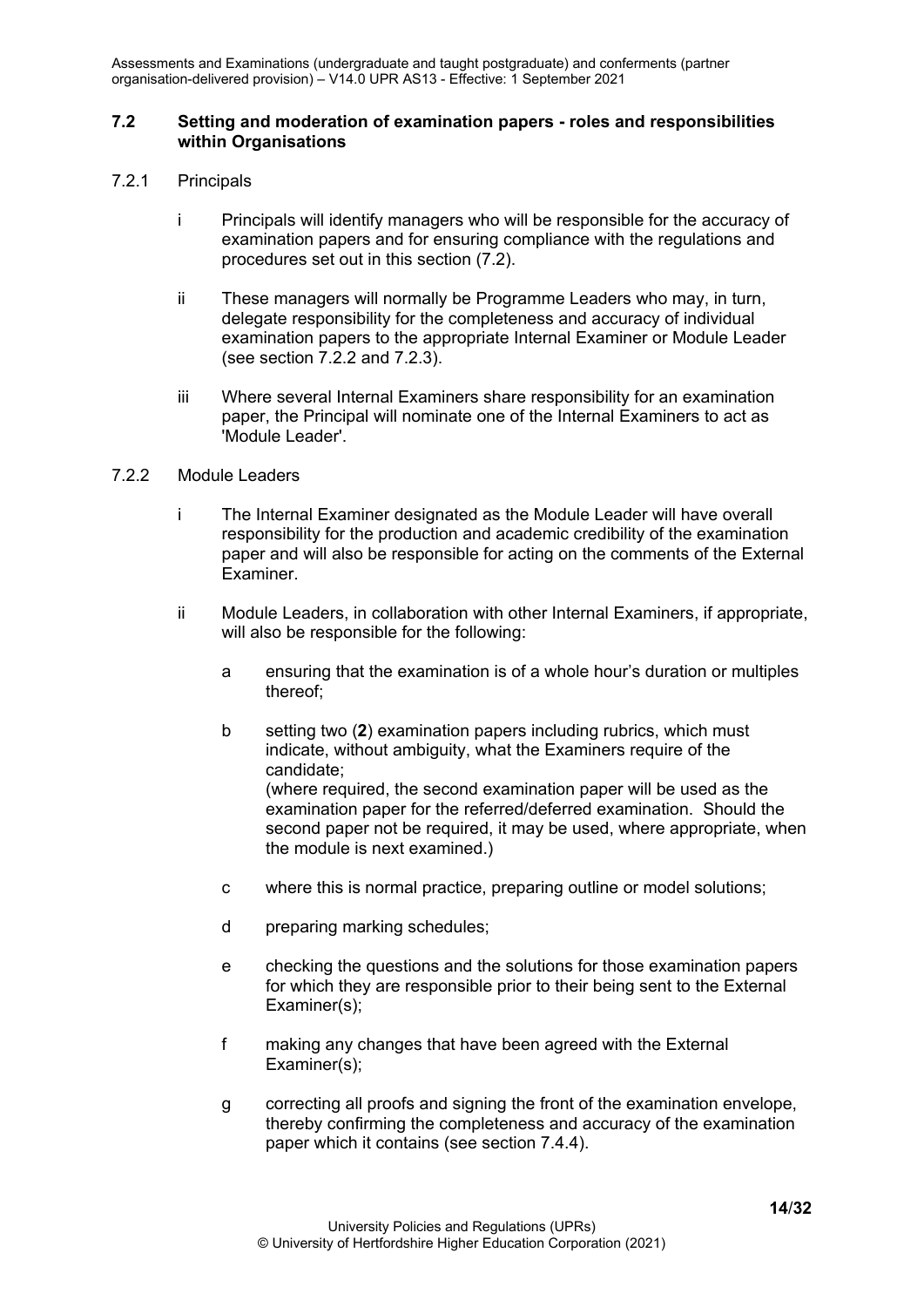#### 7.2.3 Internal Moderator

- i Both the University and Organisation must appoint Internal Moderators.
- ii The Internal Moderator is responsible for ensuring and confirming that the questions set out in the examination paper are comprehensible and of the appropriate academic standard, including ensuring that any drafting errors are corrected.

#### <span id="page-14-0"></span>7.2.4 Copy Editor

The Copy Editor is responsible for ensuring that:

- a the format and presentation of the examination paper are consistent with current requirements;
- b the rubric details are correct;
- c the paper is free from typographical errors.
- 7.2.5 The Assistant Registrar (Student Administration Collaborative Partnerships) will:
	- i publish annually to the relevant University and Organisation academic and administrative staff a schedule setting out:
		- a the deadlines for the various key stages for the production of examination papers and the deadline(s) for their completion;
		- b the deadlines for the submission of marks and grades to Boards of Examiners;
		- c the dates of all of the meetings of the Boards of Examiners for which they are responsible;
	- ii for each of the modules, maintain a record of the names of External Examiners.
- 7.2.6 The Examinations Officer will:
	- i for each of the modules, maintain a record of the names of:
		- a Module Leaders;
		- b Internal Examiners;
		- c Internal Moderators;
		- d Copy Editors;
	- ii ensure that examination papers are submitted to the Assistant Registrar (Student Administration – Collaborative Partnerships) for onward submission to the appropriate External Examiner(s) and that comments received from External Examiner(s) are conveyed to the appropriate Module Leader;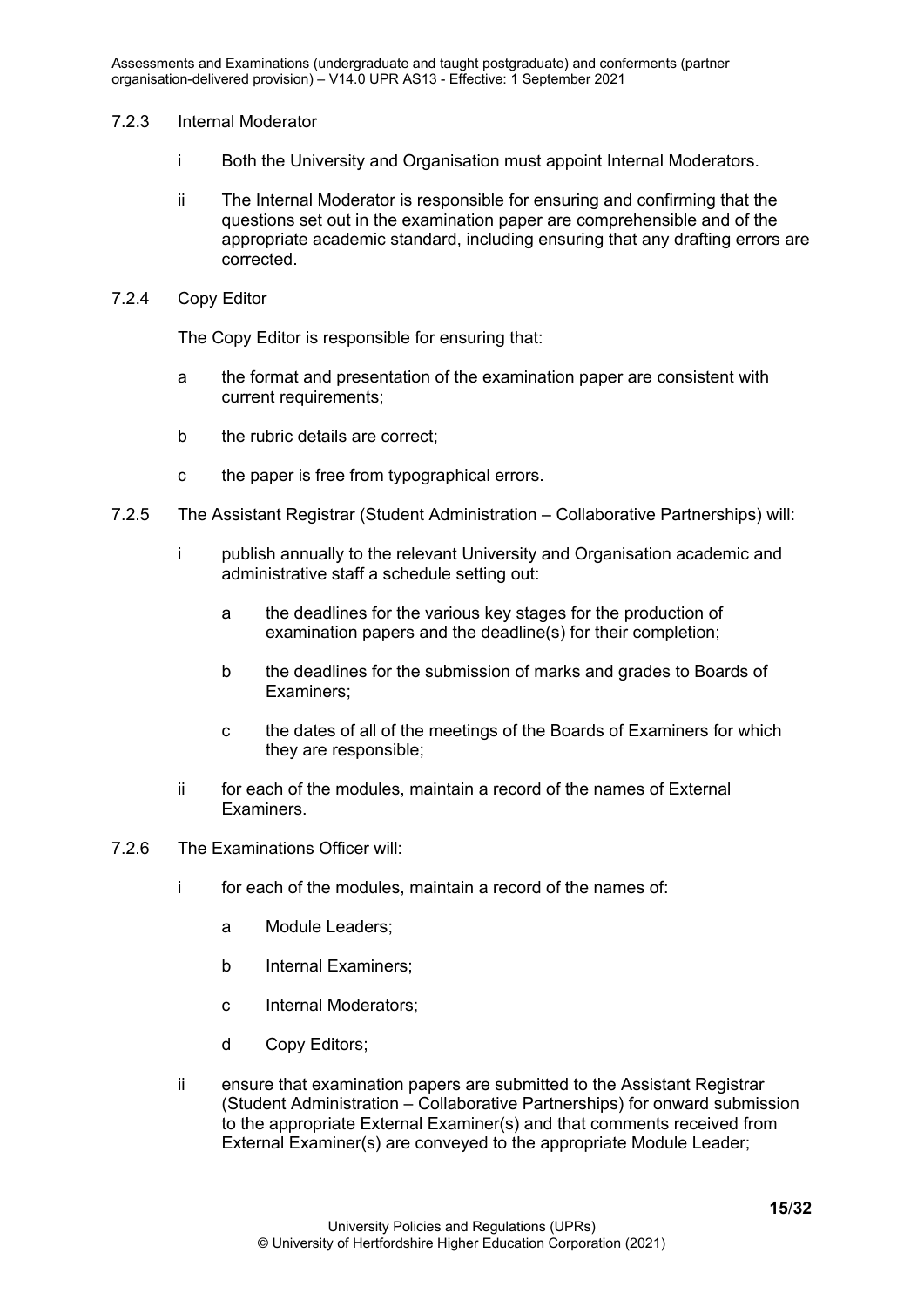- iii ensure that examination papers are not submitted to the Organisation's examination office or equivalent Organisation office until they have been approved by the relevant External Examiner(s) and Module Leader.
- 7.2.7 External Examiners will:

consider and comment on all examination papers which contribute to a University final award (see section E2, UPR AS142).

#### <span id="page-15-1"></span><span id="page-15-0"></span>**7.3 Preparation of examination papers**

- 7.3.1 General regulations and procedures
	- i Security and confidentiality
		- a The arrangements for the production of examination papers will be such that security and confidentiality are maintained at all stages of the process.
		- b Examination papers must be prepared and stored in secure areas to which students do not have access.
		- c Examination papers must not be saved on hard disk drives or placed on servers. Electronic storage onto which examination papers have been saved must be held securely in locked areas. Networked printers to which students may have access must not be used.
		- d All copies of preliminary drafts must be shredded.
		- e Under no circumstances will examination papers be sent via any internal mail system or by electronic mail.
		- f Examination papers may be sent to External Examiners, the Partner Organisation or third parties approved by the Assistant Registrar to administer the examination via the University secure File Exchange Server.
	- ii Scheduling and managing the preparation process

The Principal (or nominee) will ensure that the scheduling and management of the process enables the Organisation to meet all deadlines (see section 7.2.5, i).

- 7.3.2 The Examinations Officer and the Assistant Registrar (Student Administration Collaborative Partnerships) will agree arrangements to ensure:
	- i compliance with the regulations and procedures set out in section 7.4.1, i and ii;
	- ii that two (**2**) copies of each draft examination paper, two (**2**) copies of the solutions (where these have been prepared (see section 7.2.2, ii)); one (**1**) copy of the previous year's examination paper and a 'standard comment sheet' are sent to the External Examiner(s) and that they are notified, in writing, of the deadline for the return of this material;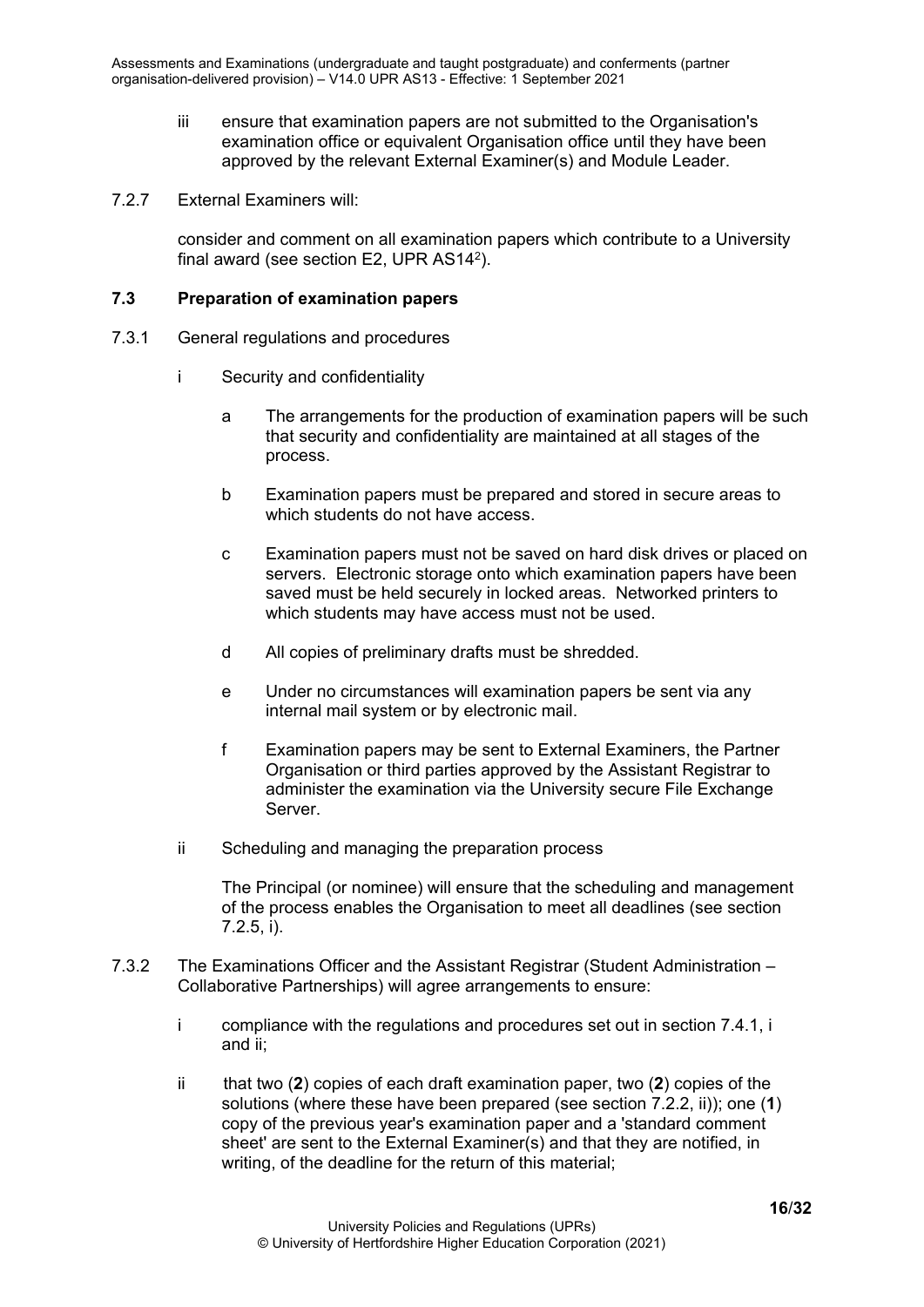**(External Examiner(s) will also be informed at this time, in writing, that should they fail to return the material by the specified deadline it will be assumed that they have approved the examination papers and solutions and do not wish to make any corrections or amendments to them)**;

- iii that proof of postage is obtained and that this is retained at least until such time as the deadline for appeals has passed. The deadlines specified to External Examiners will normally be not less than **25** working days prior to the date of the sitting of the first examination. Letters to External Examiners will make it clear that the deadline relates to the date/time when replies must be received;
- iv that External Examiners are directed to convey their comments concerning draft examination papers on the 'standard comment sheet';
- v that the amendments agreed between the University moderator, External Examiner(s) and the Module Leader have been made to the draft paper by the Module Leader.
- <span id="page-16-0"></span>7.3.3 Format of examination papers All examination papers must conform to the standard format stipulated by the University which is supplied separately to the Organisation.

#### <span id="page-16-1"></span>**7.4 Submission of completed examination papers to the Examinations Officer**

- 7.4.1 Those managers to whom Programme Leaders have delegated responsibility for the production of examination papers (see section 7.2.1) will ensure:
	- i that all of the relevant regulations and procedures set out in this document have been observed;
	- ii the accuracy of the completed examination papers which are to be submitted to the Organisation examinations office or equivalent office.
- <span id="page-16-2"></span>7.4.2 Deadline for the submission of completed examination papers

Completed examination papers must be submitted not less than **20** working days prior to the date of the sitting of the first examination. Semester A and B question papers must be accompanied by a re-sit paper.

<span id="page-16-3"></span>7.4.3 Late submission of examination papers

Where it is likely that an examination paper will not be provided to the Assistant Registrar (Student Administration – Collaborative Partnerships) until after the University deadline has passed (see section 7.4.2), a written report must be made to the Assistant Registrar (Student Administration – Collaborative Partnerships) stating the reason for the delay and notifying them of the date on which the examination paper will be available.

- 7.4.4 The Organisation must have procedures in place to ensure that:
	- i each examination paper is placed in a separate, clearly marked examination envelope which is signed by the Module Leader;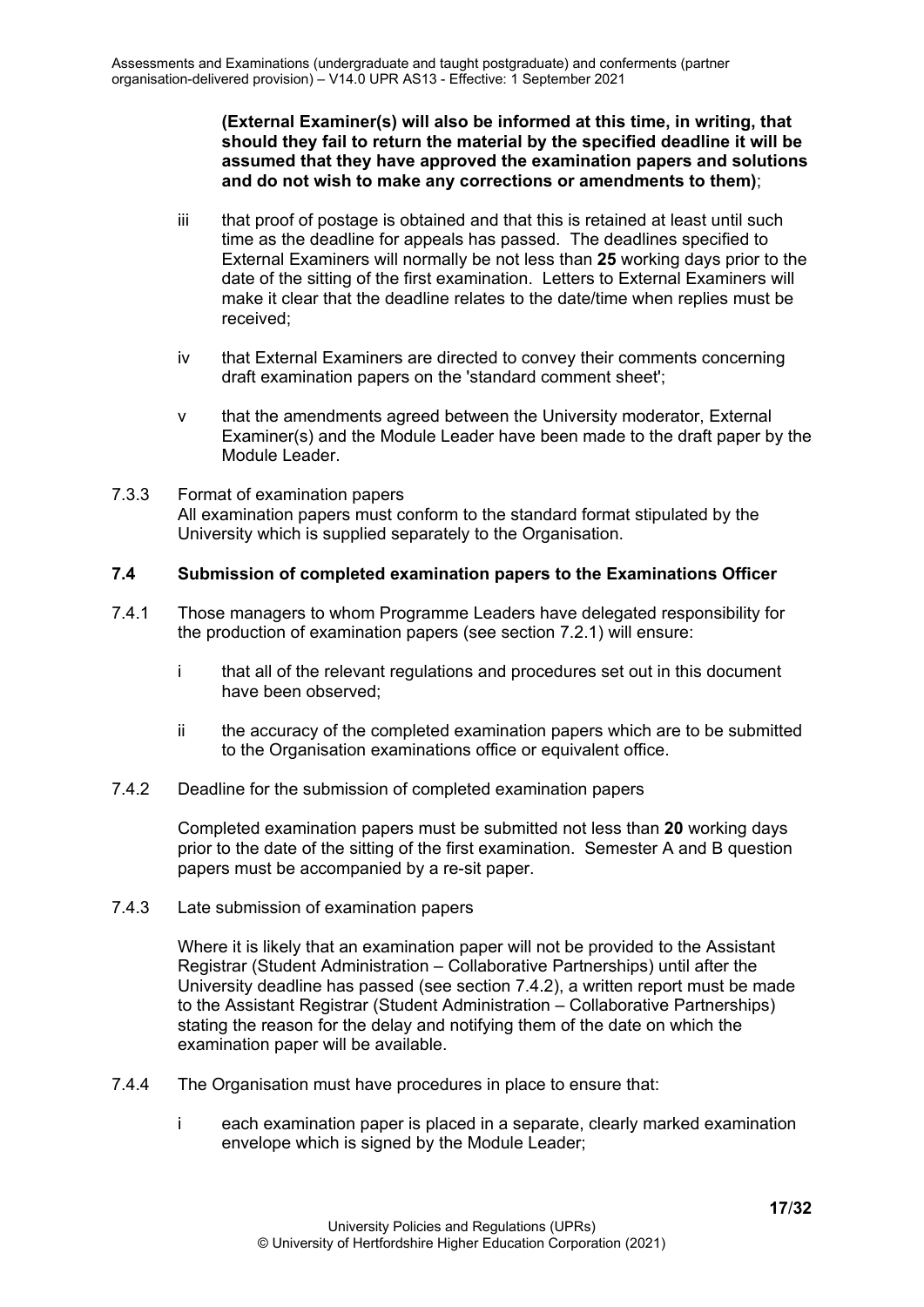(The master examination paper and attachments/appendices must be placed in a clear, open-sided, plastic wallet on their own, within the examination envelope, so that they are clearly separated from any other material.)

- ii each examination envelope has within it a smaller sealed envelope containing:
	- a copies of the solutions (where these have been prepared);
	- b a copy of the External Examiner's comments;
	- c if applicable, the marking schedule and previous year's examination paper;
- iii all copies of preliminary drafts are shredded;
- iv the examination envelope indicates clearly which paper is to be used for the first sitting and which for the referral/deferral (if required).

#### <span id="page-17-0"></span>**7.5 Reproduction of papers for the examination and provision of examination stationery**

The Examinations Officer is responsible for the reproduction of all examination papers and for providing examination stationery for candidates.

#### <span id="page-17-2"></span><span id="page-17-1"></span>**7.6 The process of examination**

- 7.6.1 Role and responsibilities of the Invigilator In general terms, it is the responsibility of the Invigilator to ensure, as far as is reasonably practicable, that at all times during examination candidates comply with the regulations set out in this document (UPR AS13 and its relevant Appendices).
- <span id="page-17-3"></span>7.6.2 Role and responsibilities of Module Leaders

The Module Leader (or nominee):

- i will be available on campus for not less than **15** minutes prior to, and for the first **30** minutes of, the examination, to attend the examination room to answer any queries;
- ii will, for the remainder of the examination period (whilst the paper is being taken by the candidates) be available for consultation within the Organisation;
- iii where they are responsible for examinations taking place in more than one room at the same time (for example, where a disabled candidate is being examined separately) notify the Examinations Officer in advance of those examinations, of the arrangements that they (the Module Leader) has made to ensure that the requirements set out in 7.6.2, i and ii, are met.
- <span id="page-17-5"></span><span id="page-17-4"></span>7.6.3 Role and responsibilities of the Examinations Officer

The Examinations Officer will make reasonable efforts to ensure that only authorised candidates are present in the examination room.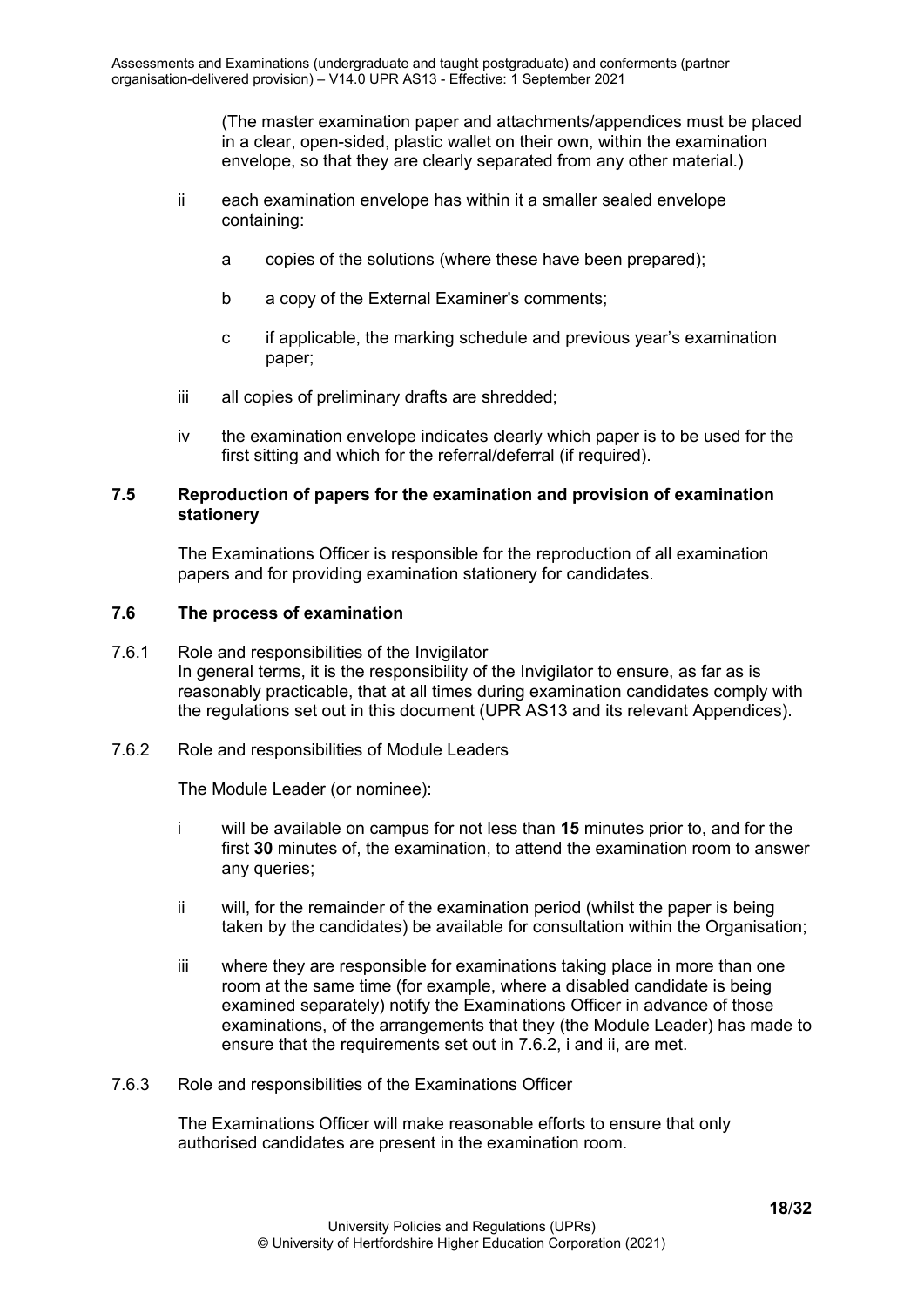#### 7.6.4 Procedure in the event of an emergency during the examination

i Candidates:

will be required to comply with the requlations and procedures set out in section 3.4, Appendix I, UPR AS137.

- ii The Invigilator will:
	- a ask all candidates to leave the examination room unless they are specifically advised to the contrary by the Principal (or nominee);
	- b evacuate the room;
	- c be the last person to leave the room and, where possible, will lock the room;
	- d remain with the candidates and keep them all together in a group;
	- e remind candidates that they must not talk;
	- f unless given instructions to the contrary by the Examinations Officer (see section 7.6.5), continue the examination as soon as possible after the 'all clear' sounds.
- iii The Examinations Officer will:

where appropriate, advise the Invigilator in Charge of the amount of additional time that candidates are to be permitted (see section 7.6.5).

iv The Invigilator in Charge will:

inform the candidates of the amount of additional time that will be permitted and will record this.

#### <span id="page-18-0"></span>7.6.5 Regulations and procedures relating to unsafe examinations

Where, as a result of an incident (see section 7.6.4), there is reason to believe that an examination may be unsafe, the Examinations Officer will consult with the Principal (or nominated deputy) to agree one of the following courses of action:

- i that the examination be restarted with an appropriate time allowance where possible or
- ii where there is reason to believe that the integrity of the examination is at risk, that the examination be terminated at that point and rescheduled at a later date with a new examination paper.

#### <span id="page-18-2"></span><span id="page-18-1"></span>7.6.6 Procedure in the event of a major disturbance The Examinations Officer will advise the Invigilator in Charge of the amount of additional time that candidates are to be permitted. This will be recorded in the Invigilator's Log.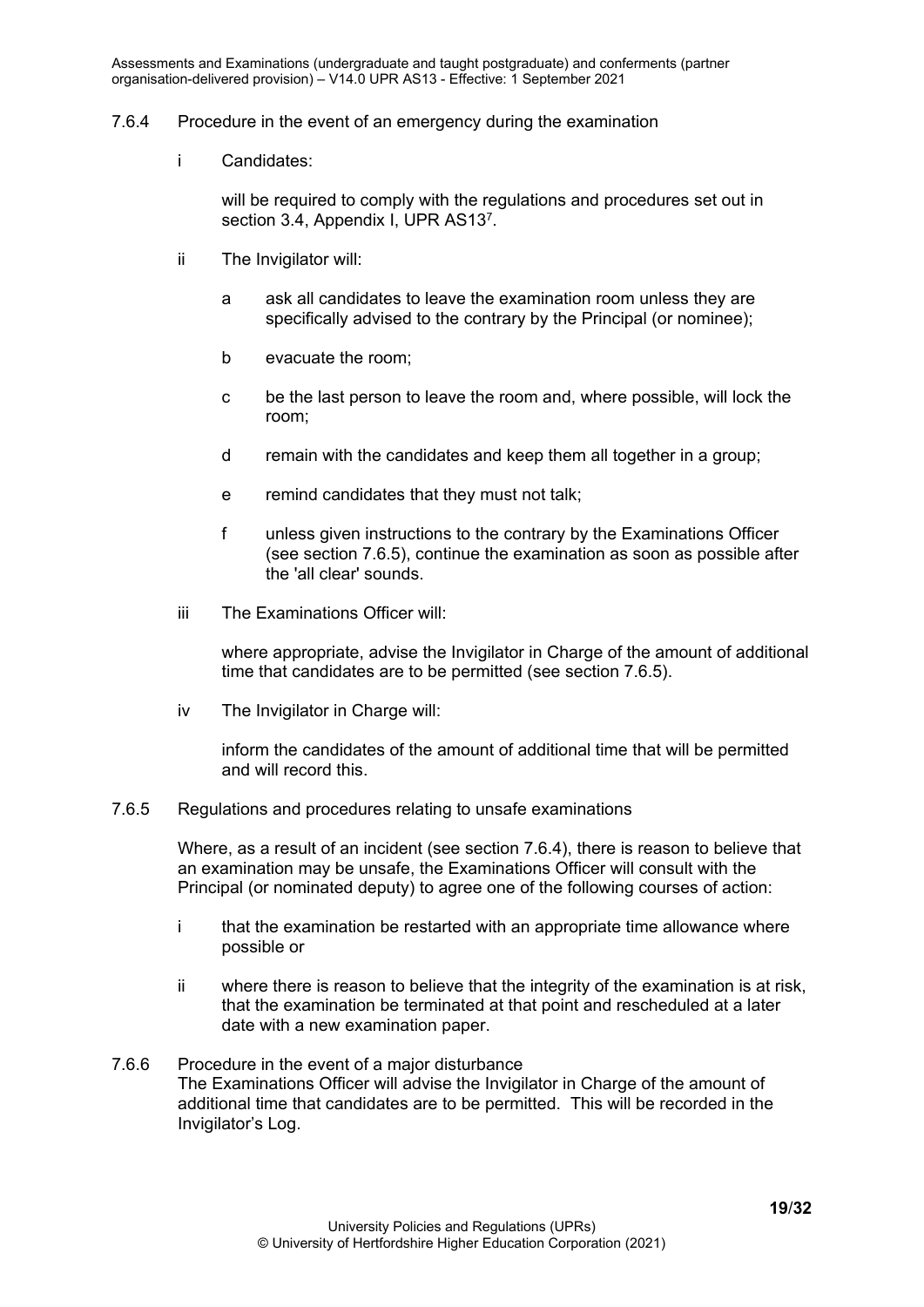#### **7.7 Collection of examination scripts from the Examinations Officer following the examination**

Organisations must publish procedures for the collection of examination scripts by the Module Leader (or nominee).

### <span id="page-19-0"></span>**7.8 Marking of examination scripts**

- 7.8.1 Unless it is unavoidable, for example where a candidate has recorded an incorrect or incomplete Exam Number on their examination script, members of staff will ensure that candidates' anonymity is preserved throughout the marking process.
- 7.8.2 Module Leaders (or nominees) are responsible for:
	- i ensuring compliance with the requirements of section 7.8.1;
	- ii marking the examination scripts;
	- iii entering candidates' marks onto a mark sheet, as approved by the Organisation:
	- iv passing the completed mark sheet (see 7.8.2, iii) and the marked examination scripts (see section 7.8.2, ii) to the administrator responsible for the module by the deadline specified in the schedule published by the Examinations Officer (see section 7.2.5).

## <span id="page-19-1"></span>**7.9 Storage and archiving of examination scripts**

Examination scripts will not be returned to candidates and will be retained by the Organisation in accordance with the regulations and procedures set out in UPR IM11<sup>9</sup>.

## <span id="page-19-2"></span>**8 Regulations and Procedures relating to suspected assessment and examination offences**

#### <span id="page-19-3"></span>**8.1 General regulations**

- 8.1.1 Academic misconduct is defined in Appendix III, UPR AS1410. This document also sets out a range of other offences which the University will normally regard as Academic Misconduct.
- <span id="page-19-4"></span>8.1.2 Allegations of academic misconduct will be investigated in accordance with the procedures set out in section Appendix III, UPR AS14[10.](#page-19-6) Should such allegations be proven, the University reserves the right, at its sole discretion, to impose any of the penalties set out in section Appendix III, UPR AS1410.

<span id="page-19-5"></span><sup>9</sup> UPR IM11 'Records Management and the Archiving and Retention of Prime Documents and Business Records'

<span id="page-19-6"></span><sup>10</sup> UPR AS14, Appendix III 'Academic Integrity and Academic Misconduct'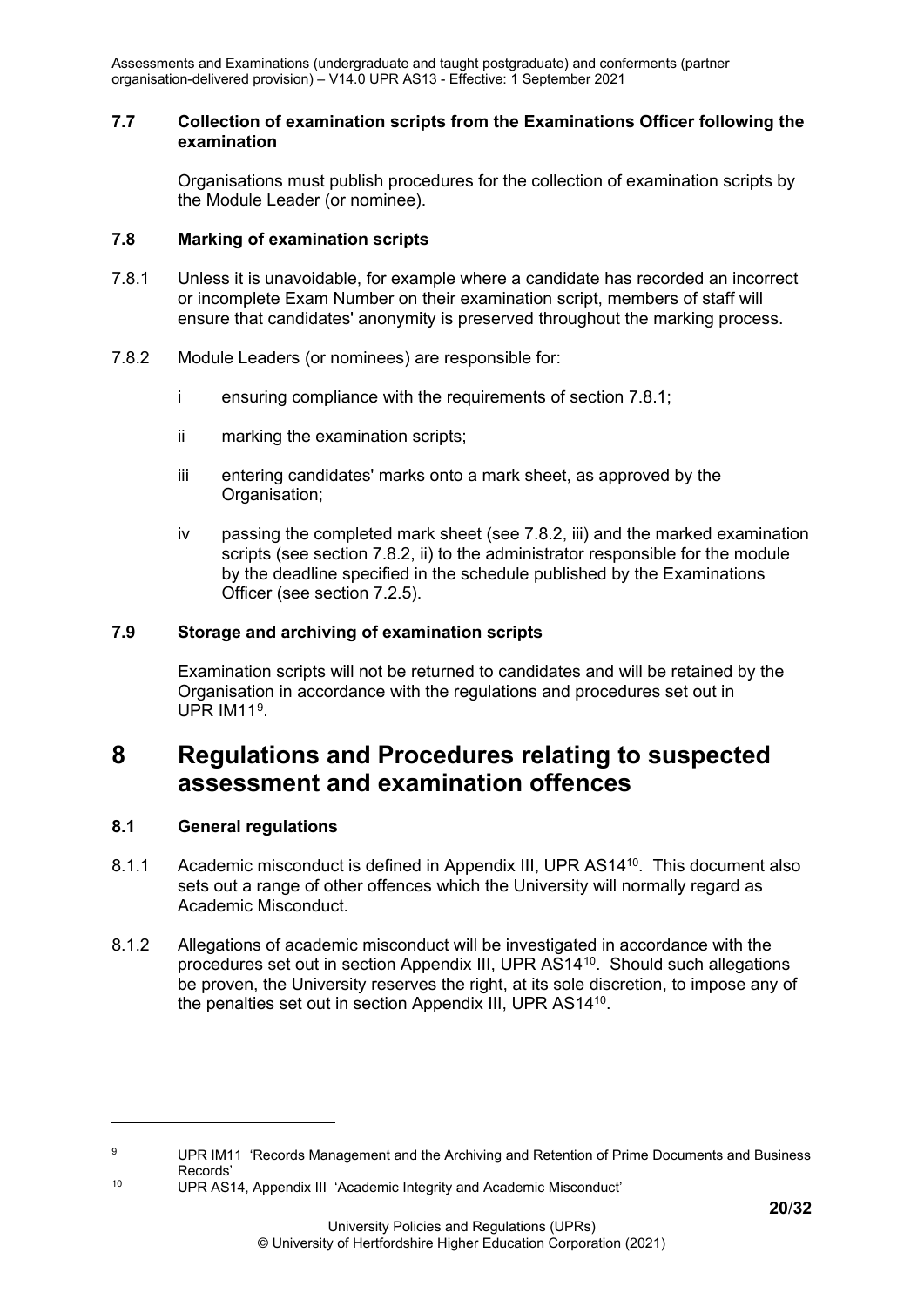#### <span id="page-20-0"></span>**8.2 Suspected offences which occur in the examination room**

#### 8.2.1 Unauthorised material

- i Where an Invigilator has reasonable grounds to suspect that a candidate is in possession of unauthorised material during an examination, they have the right to confiscate the material immediately.
- ii The Invigilator will contact the Examinations Officer (or their representative) immediately to report the alleged offence.
- iii The candidate will normally be allowed to continue with the examination without prejudice to any subsequent decision of the Module Board of Examiners.
- iv The candidate will be informed at the end of the examination, normally by the Examinations Officer (or nominee), that a report of the incident will be submitted to the Academic Conduct Officer (see Appendix III, UPR AS14<sup>10</sup>).
- v The Invigilator and the Examinations Officer must prepare a written report of the incident. The report, together with a copy of any material that has been confiscated, must be submitted by the Examinations Officer to the Academic Conduct Officer within one (**1**) working day of the incident.

#### <span id="page-20-1"></span>8.2.2 Other offences

- i The procedures set out in section  $8.2.1$ , ii v, will be followed.
- ii The Invigilators Log, which contains details of the alleged offence, will be provided to the Chair of the Short Course/Module Board of Examiners.

#### <span id="page-20-2"></span>**8.3 Suspected offences identified during marking**

The Examiner will follow the procedures set out in section 8.4.

#### <span id="page-20-3"></span>**8.4 Suspected coursework assessment offences**

- 8.4.1 The Examiner will endorse the piece of work on the front cover with a note identifying the nature of the suspected offence and, where relevant, the location of any passages which they suspect are plagiarised or the result of collusion.
- 8.4.2 In the case of other forms of assessable submissions, such as three-dimensional or two-dimensional artefacts, the area of the artefact where the suspected offence is deemed to have taken place will be identified clearly in the assessment report.
- 8.4.3 The Examiner will make a written report to the Academic Conduct Officer within one (**1**) working day of the conclusion of the marking process for the assessment concerned.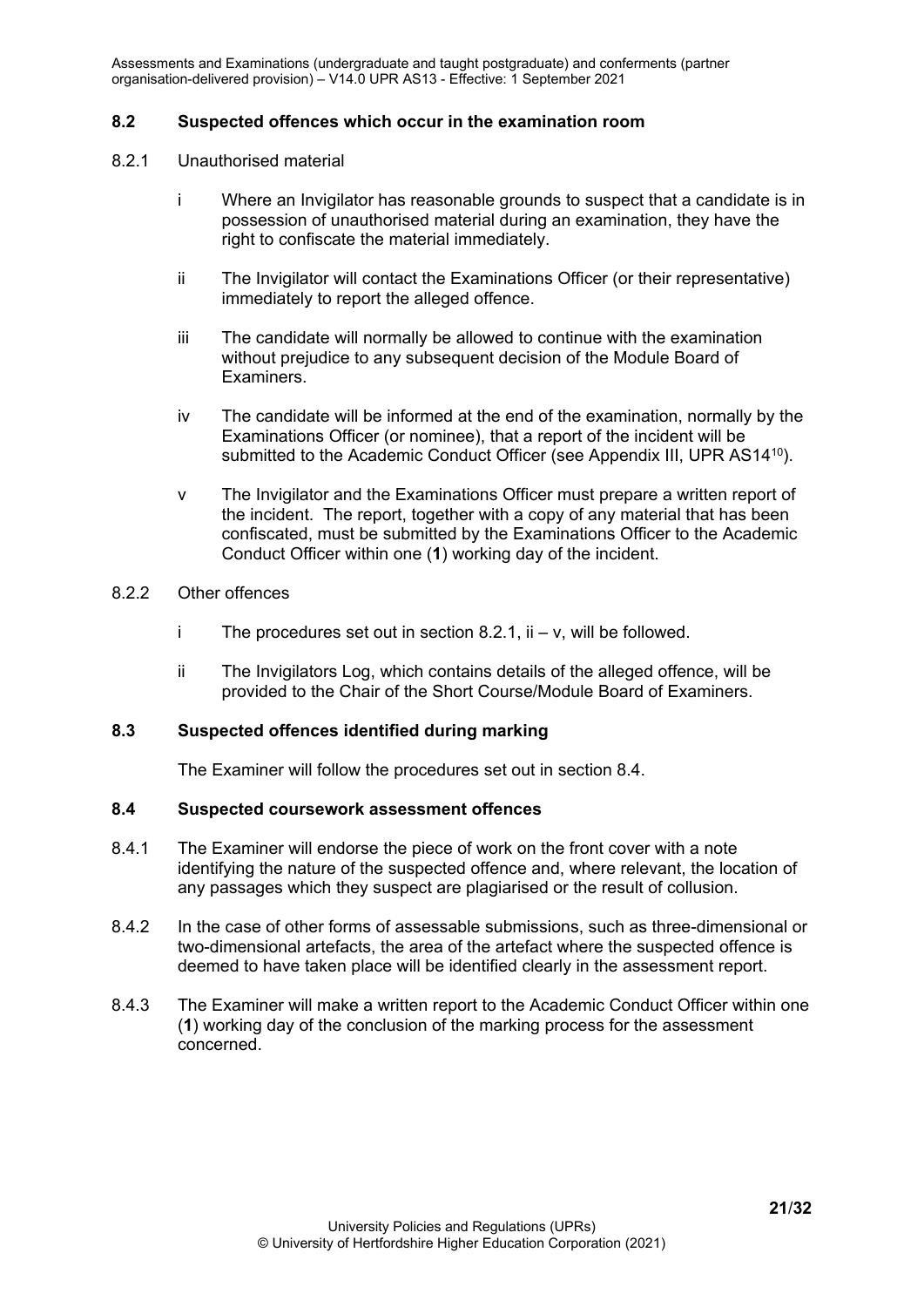## <span id="page-21-0"></span>**9 Consideration of results by Boards of Examiners**

### <span id="page-21-1"></span>**9.1 General**

This section (9) must be read in conjunction with UPR AS11<sup>1</sup> and UPR AS14<sup>2</sup>.

### <span id="page-21-2"></span>**9.2 Clerks to Boards of Examiners (Module and Programme)**

The role and responsibilities of Clerks to Boards of Examiners are fully described in Appendix II, UPR AS14<sup>[11](#page-21-7)</sup>.

### <span id="page-21-3"></span>**9.3 Absence of an External Examiner from a Board of Examiners meeting**

- 9.3.1 Where, in exceptional circumstances, a Module External Examiner is unable to be present at a Module Board of Examiners meeting, they must be asked to complete a form E9a following the meeting, to provide written confirmation of their concurrence with the recommendations of the Board prior to the publication of results to students (see section E3.2, UPR AS142).
- 9.3.2 Where, in exceptional circumstances, a Programme External Examiner is unable to be present at a Programme Board of Examiners meeting, they must be asked to complete a form E10a following the meeting, to provide written confirmation of their concurrence with the recommendations of the Board prior to the publication of Award Pass Lists (see section E2.3, UPR AS142).

## <span id="page-21-4"></span>**9.4 Module Boards of Examiners**

- 9.4.1 The Examinations Officer or Clerk to the Module Board of Examiners, as appropriate, will ensure that the Module Board of Examiners has available to consider:
	- i the relevant marked examination scripts and mark sheets from the Internal Examiner(s) (see section 7.8.2, iv);
	- ii a report detailing the individual students and their grades;
	- iii the mark sheets received from the Internal Examiner(s), if required;
	- iv the marked examination scripts, if required.
- <span id="page-21-5"></span>9.4.2 Role and responsibilities of Module External Examiners

<span id="page-21-6"></span>Attendance at, or the written confirmation of, External Examiners' concurrence with the decisions of Boards of Examiners for modules which contribute to a University award is mandatory (see section  $E$ , AS14<sup>5</sup>).

<span id="page-21-7"></span><sup>11</sup> UPR AS14 , Appendix II 'Clerks to Boards of Examiners'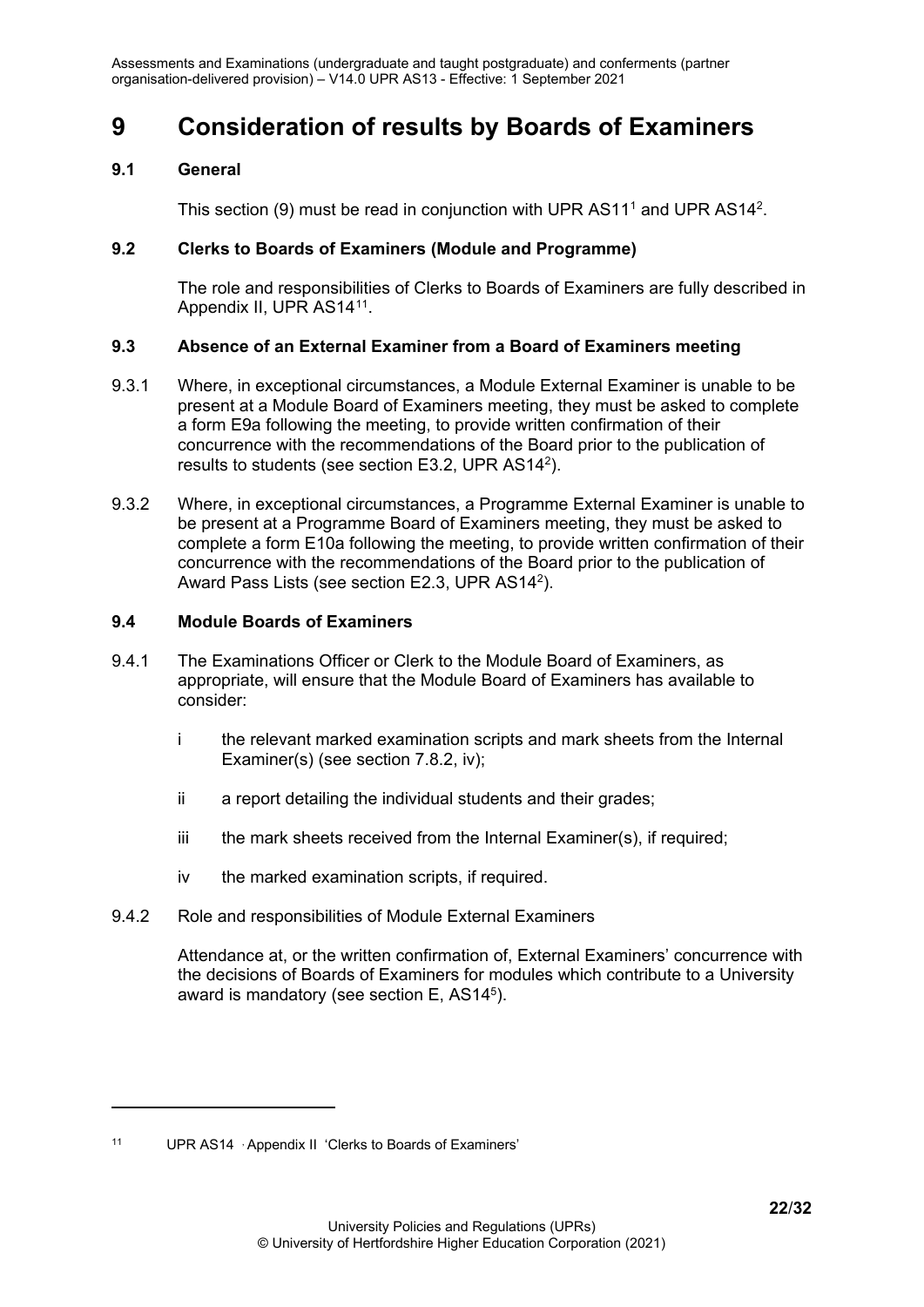#### 9.4.3 Generation and approval of the final version of the E9 form

- i The Assistant Registrar (Student Administration Collaborative Partnerships) will prepare an E9 form, dated with the date of the Module Board of Examiners meeting to which it refers, which will list all of the modules to be considered by the Board and the names of the current External Examiners associated with the relevant module(s).
- ii The Clerk will ensure that, following the meeting, the final version of the E9 Form is signed by:
	- a all of the External Examiners listed on the form and
	- b the Chair of the Module Board of Examiners and dated with the date of the relevant meeting of the Module Board of Examiners.
- iii External Examiners will sign the final version of the E9 form, thereby signifying that they agree with the recommendations made by the Board at the meeting or, where they were absent from the meeting, complete a form E9a in accordance with the requirements of section 9.3.1.
- iv The Chair will sign the final version of the E9 form, thereby confirming the grades awarded by the Board.
- v The Assistant Registrar (Student Administration Collaborative Partnerships), will ensure that the original E9 form (or E9a form), bearing the signatures of the Chair of the Module Board of Examiners and the External Examiner(s) is held securely, together with the minutes of the meeting and the Module Board of Examiners Report.
- vi a copy of the E9a form should be sent to the School's designated Academic Services Officer (AQA).

#### <span id="page-22-1"></span><span id="page-22-0"></span>**9.5 Programme Boards of Examiners**

- 9.5.1 General regulations
	- i Regulations concerning candidates' names
		- a The names of the candidates on the Award Pass List (see section 9.5.4, i) must be identical to those by which candidates are registered with the University and which appear on the University's Student Record System.
		- b Students must be registered in their full legal name as defined in a document provided by a Government Agency (eg passport). Initials and abbreviations should not be used other than in cases where these have been adopted legally by the candidate.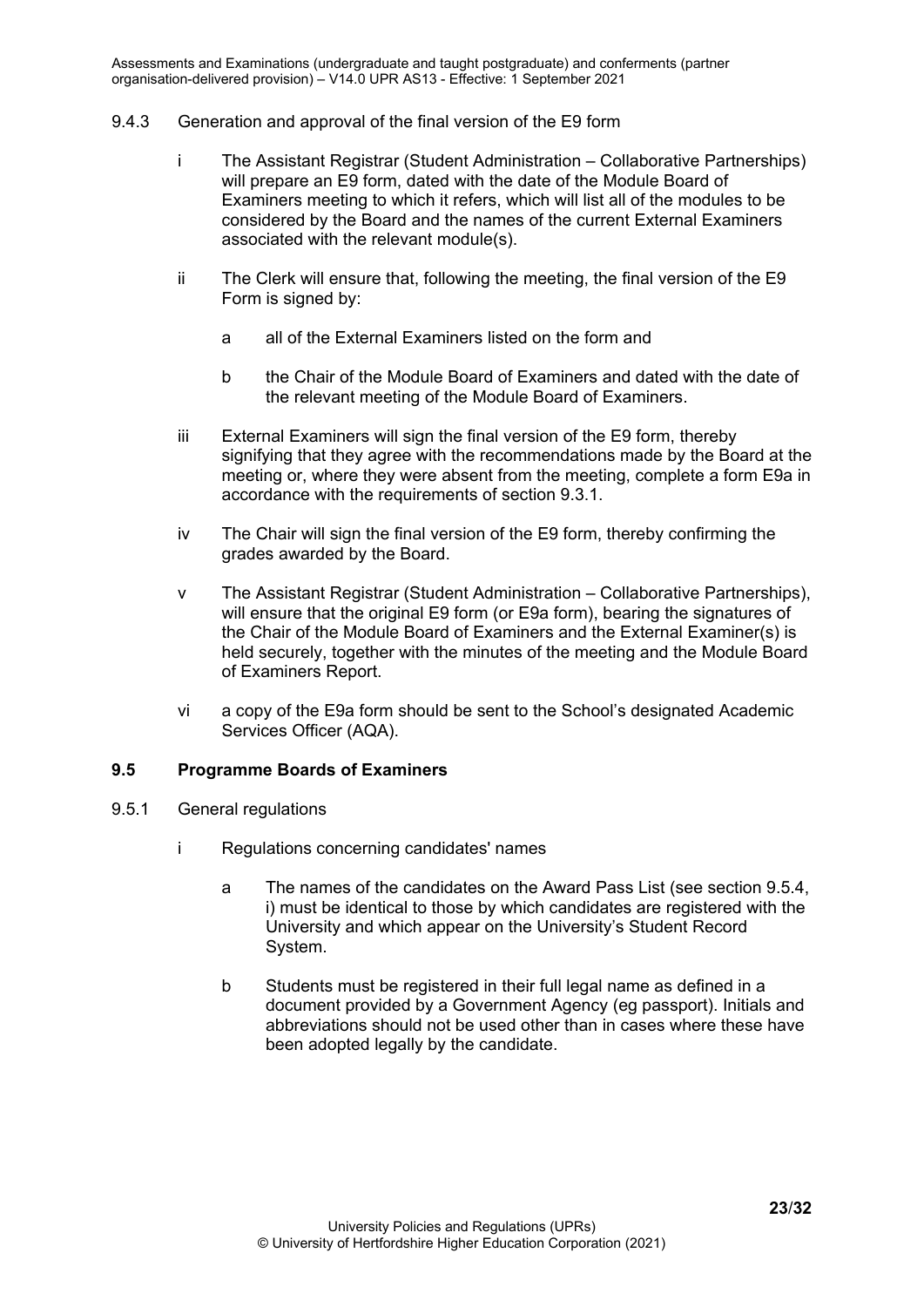- c Any changes of name, for example, as a result of a change in marital status, must be notified by the candidate to the Examinations Officer, prior to the date of the Programme Board of Examiners meeting and must be accompanied by confirmatory legal evidence. The Examinations Officer will notify the Clerk to the Programme Board of Examiners prior to the meeting of the Board and will provide them with the confirmatory legal evidence. Candidates cannot alter their names unless this is as a result of a process that is recognised in law, such as a marriage or deed poll. It should be noted that, although a marriage certificate is legal proof of a change to an individual's family name, it is not legal proof of any change to their forename(s).
- d It is the responsibility of the Examinations Officer to pass this information to the Assistant Registrar (Student Administration – Collaborative Partnerships) so that students' records on the University's Student Record System can be amended.
- e No change of name that has taken place later than the date of the Programme Board of Examiners meeting can be taken into account unless the request for such a change is made by a trans graduate in which case the graduate concerned must address their request in the first instance to the Head of Admissions and Student Records.
- f A candidate must have in their possession, by the date of the Programme Board of Examiners meeting, the necessary legal evidence to support a name change that they wish to be recorded on their award documentation.
- g Names will appear in the format as defined in a document provided by a Government Agency (eg passport).
- ii Candidates who will be considered by the Board Only the 'Programme Board of Examiners Report' will be used to identify candidates who are eligible for an award.
- iii 'Programme Boards of Examiners Reports'

'Programme Boards of Examiners Reports' will be generated and prepared for Programme Boards of Examiners meetings in the format stipulated in section 9.5.2, iii. The responsibility for this will be agreed between the Examinations Officer and the Assistant Registrar (Student Administration – Collaborative Partnerships).

iv Annotated Programme Board of Examiners Reports

A Programme Board of Examiners Report which has been annotated by the Clerk to the Board (see section 9.5.3) is a prime document as defined in FR06<sup>[12](#page-23-0)</sup> and must be filed with the minutes of the Board and the original version of the Award Conferment Recommendation Form (Form E10) which has been signed by the External Examiner(s) (see section 9.5.4, vi, d).

<span id="page-23-0"></span><sup>12</sup> UPR FR06 'Corporate Governance and Financial Regulations'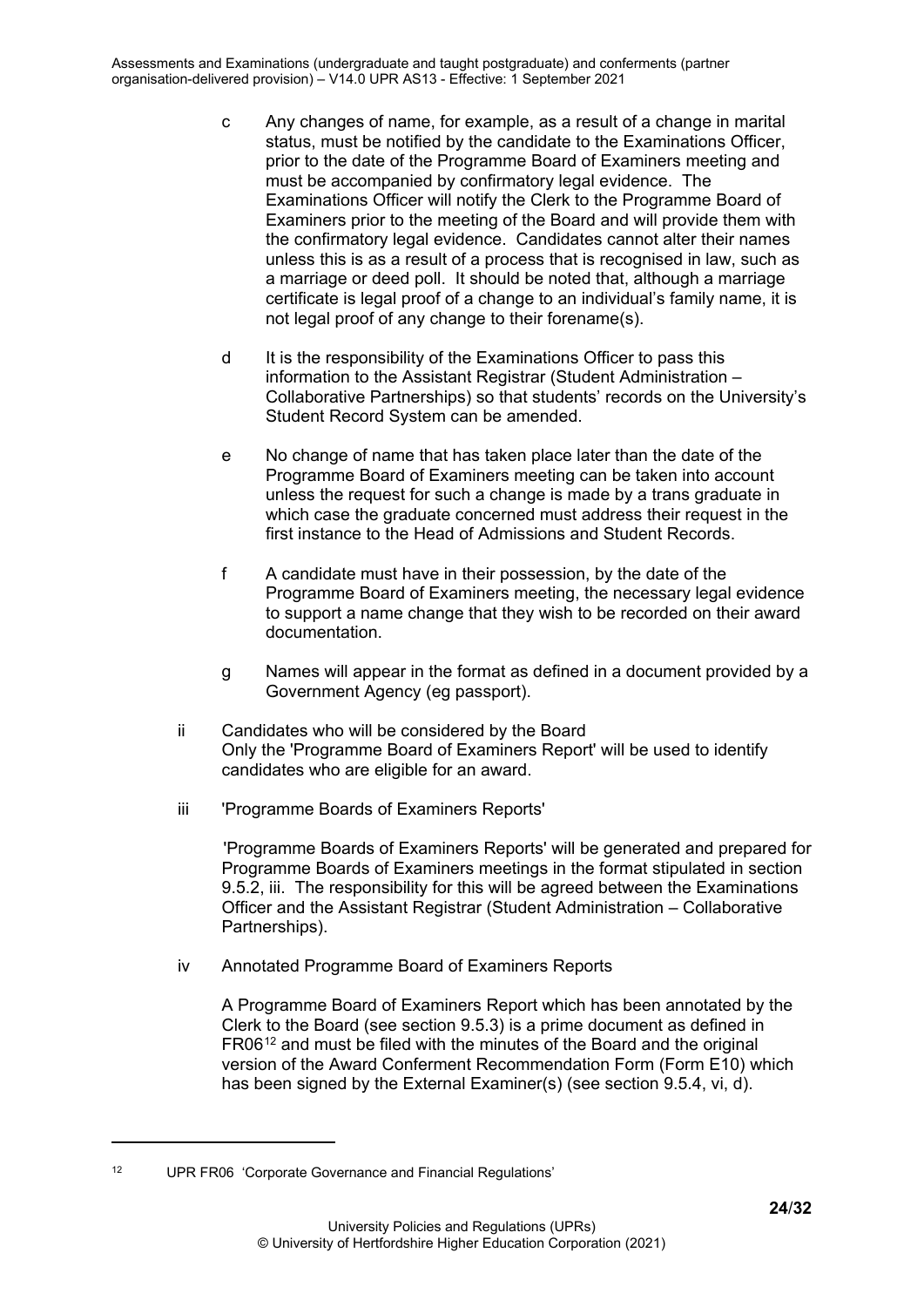v Absence of an External Examiner from a Board meeting

(See section 9.3.)

- <span id="page-24-0"></span>9.5.2 Preparations for a Programme Board of Examiners meeting
	- i Draft E10 form

The Assistant Registrar (Student Administration – Collaborative Partnerships) (or nominee):

will prepare an E10 form, dated with the date of the Programme Board of Examiners meeting to which it refers, which will list all of the awards to be considered by the Board and the names of the current External Examiners associated with the relevant programme(s).

ii The Clerk to the Board:

is responsible for ensuring that the relevant Programme Board of Examiners Reports are provided to the Board in the required format (see sections 9.5.1, iii and 9.5.2, iii).

iii Format of a Programme Board of Examiners Report

Each report will:

list the candidates, in alphabetical order, with all the modules (and the grades that they have achieved - including fail grades) that they have undertaken in the pursuance of the award for which they are being considered.

<span id="page-24-1"></span>9.5.3 During the Programme Board of Examiners meeting

The Clerk:

will annotate the Programme Board of Examiners Report with the outcome of the Board's deliberations concerning each of the candidates who are listed there (see section 9.5.1, iii and iv). The annotated report forms an appendix to the Programme Board minutes.

- <span id="page-24-2"></span>9.5.4 Following the Programme Board of Examiners meeting
	- i Award Pass Lists
		- a The official Award Pass List is the list produced in accordance with the requirements of section 9.5.4, v.
		- b The Clerk will supervise the production of any Award Pass Lists which the Organisation may be required to produce.
	- ii The Award Pass List:
		- a together with the Programme Board minutes, is the formal record of the University awards which have been approved by a Programme Board of Examiners;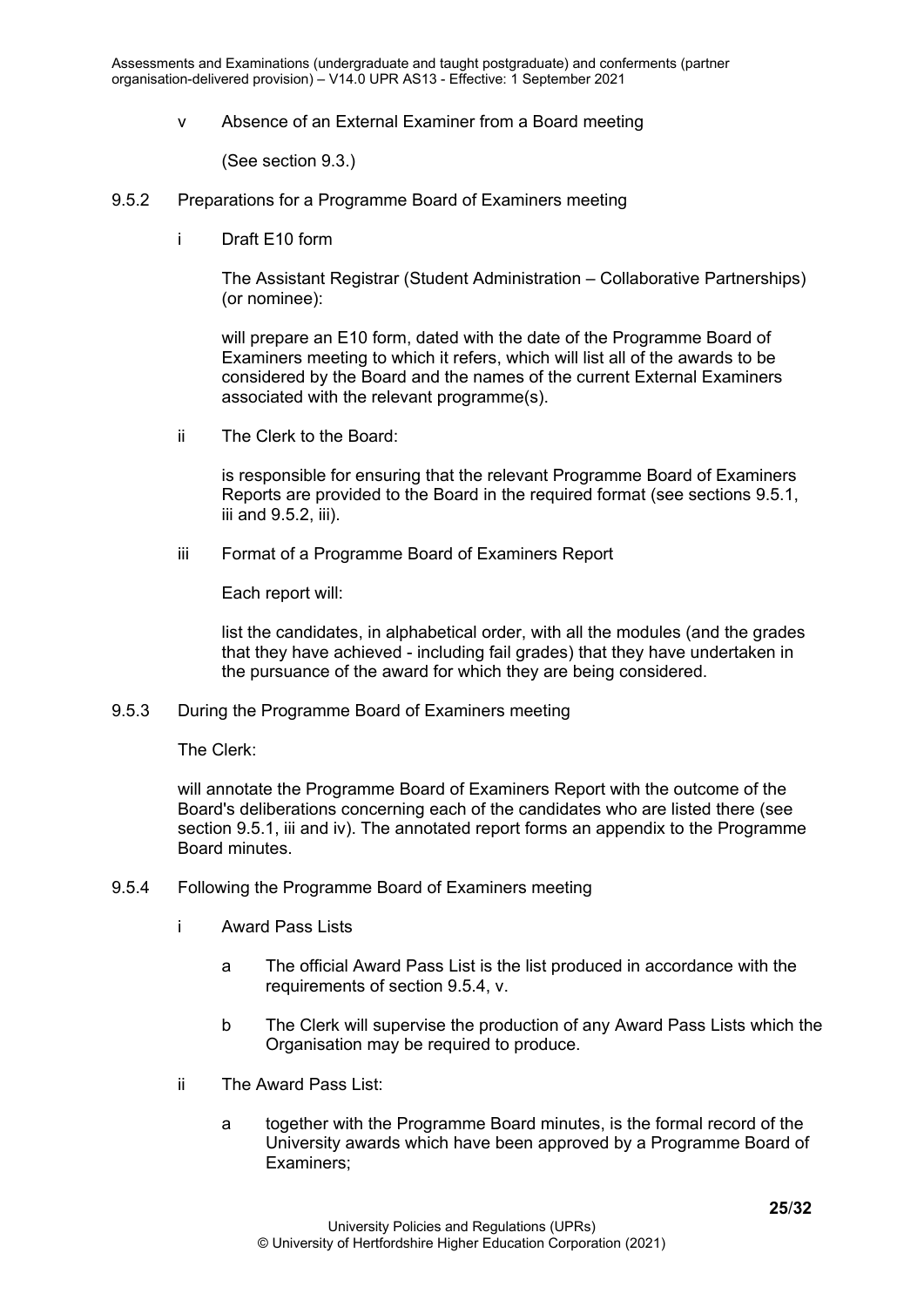- b must include the names of all of the candidates recommended for an exit award by a Programme Board of Examiners, listed either in alphabetical, course instance or award order.
- iii Exit awards

The exit award shown on the Award Pass List will normally be the final award for the candidate's programme of study (for example, Master's Degree, Bachelor's Degree with Honours, Foundation Degree) unless: the candidate decides to finish studying at an intermediate stage of their programme or the candidate has reached their ultimate level of attainment at an interim award stage, in which case the final (exit) award could be any of the undergraduate or taught postgraduate awards listed in UPR AS111.

iv Format and content of Award Pass Lists

Award Pass Lists will conform to the following requirements:

- a candidates must be listed either in alphabetical, course instance or award order;
- b the candidate's full name, as recorded on the University's Student Record System, must be used, family name first followed by all forenames (initials or abbreviations must not be used) and Student Registration Number;
- c the Award Pass List must state the date of the meeting of the Programme Board of Examiners at which the awards were recommended.

Candidates who have been awarded prizes must be listed separately under an appropriate heading.

v Approval of Award Pass Lists

Following Boards of Examiners, an official University Pass List will be produced by the Assistant Registrar (Student Administration – Collaborative Partnerships) using the University's Student Record Systems.

Each University Pass List must be signed by:

- a the Chair of the Programme Board of Examiners (who, in doing so, certifies that the decisions reached by the Board have been recorded correctly on the Award Pass List) and
- b the Assistant Registrar (Student Administration Collaborative Partnerships) (who in doing so confirms that the document has been checked and the information contained in it is full and correct).
- vi Generation and approval of the final version of the E10 form
	- a The Clerk:

will ensure that following the meeting the final version of the E10 Form is signed by: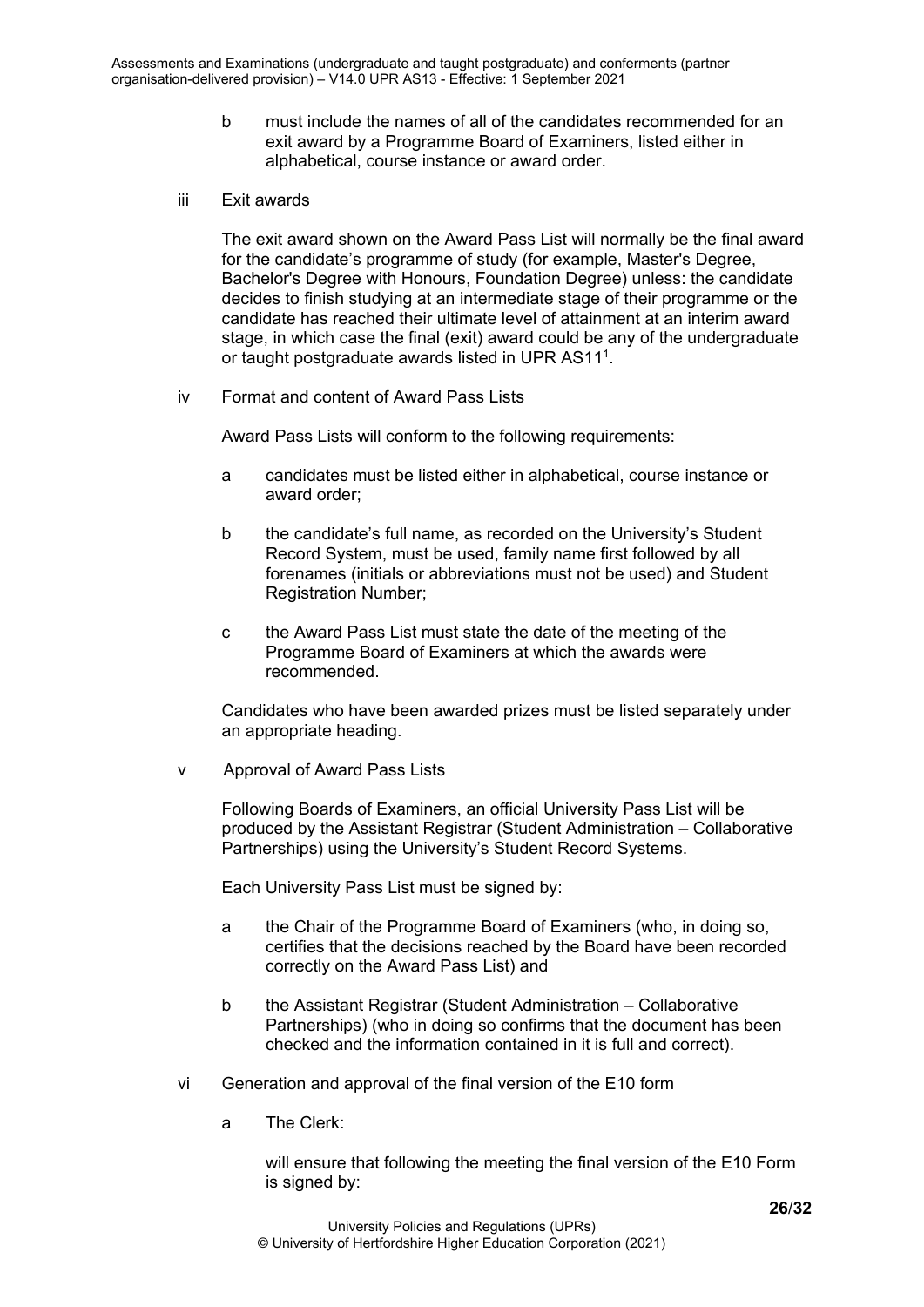- **1** all of the External Examiners listed on the form and
- **2** the Chair of the Programme Board of Examiners and dated with the date of the relevant meeting of the Programme Board of Examiners.
- b External Examiners:

will sign the final version of the E10 form, thereby signifying that they agree with the recommendations made by the Board at the meeting or, where they were absent from the meeting, complete a form E10a in accordance with the requirements of section 9.3.

c The Chair:

will sign the final version of the E10 form, thereby confirming the certification of the awards approved by the Board.

d The Assistant Registrar (Student Administration – Collaborative Partnerships):

will ensure that the original E10 form (or E10a form), bearing the signatures of the Chair of the Programme Board of Examiners and the External Examiner(s) is held securely, together with the master Award Pass List, the minutes of the meeting and the Programme Board of Examiners Report (see section 9.5.1, iii).

e a copy of the E10a form should be sent to the School's designated Academic Services Officer (AQA).

## <span id="page-26-0"></span>**10 Publication of Results**

(See section C3.6, UPR AS142.)

#### <span id="page-26-1"></span>**10.1 General regulations and procedures**

- 10.1.1 In the event of any discrepancy between a result on a Programme Board of Examiners Report and the Award Pass List, it is the result on the Programme Board of Examiners Report which is the official result (see section 9.5.1, iii).
- <span id="page-26-2"></span>10.1.2 Lists of referrals/deferrals and failures

These lists must not be displayed on student notice boards and should be regarded as confidential.

<span id="page-26-3"></span>10.1.3 Notification of results to candidates

The Assistant Registrar (Student Administration – Collaborative Partnerships) will ensure that following the conclusion of the process described in section  $9.5.4$ ,  $i - v$ (inclusive), each candidate who is not exiting the University with an award is issued results electronically via the student portal, generated by the Student Record System. On request, a hard copy notification of results will be issued, which has been signed by the Chair of the Programme Board of Examiners (or nominee).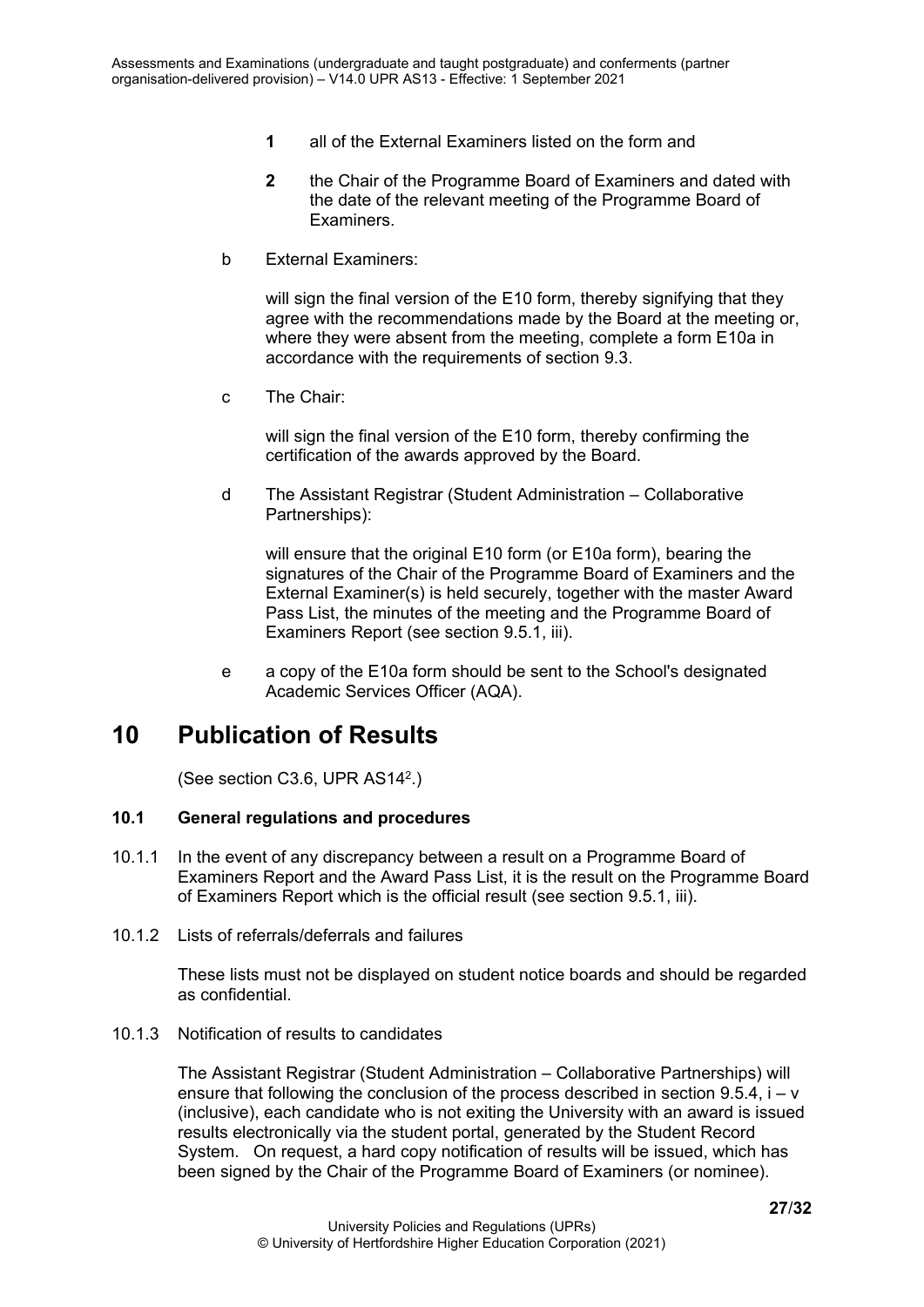(Section C3.6, UPR AS142, gives additional information concerning the publication of results.)

<span id="page-27-0"></span>10.1.4 Award Pass Lists

The Examinations Officer and/or Assistant Registrar (Student Administration – Collaborative Partnerships) will ensure that not more than **20** working days following the relevant Board meeting:

i an appropriate Award Pass List is produced and signed by the Chair of the Programme Board of Examiners and by the Assistant Registrar (Student Administration – Collaborative Partnerships);

#### (**Note for guidance:**

The original Award Pass List is subsequently placed in the Minute Book (see section 3.2, Appendix II, UPR AS14<sup>11</sup>). Section 9.5.3 formally designates the annotated Programme Board of Examiners Report as an appendix to the minutes of the meeting to which it relates. The original Award Pass List is also an important record of the business of the Board. Although it does not form part of the minutes of the meeting, it too should be placed in the Minute Book to ensure that it is readily available for scrutiny.)

- ii students are notified of their award;
- iii a copy of a fully completed form  $E10$  (or  $E10a$ ) is received by the Assistant Registrar (Academic Services).
- <span id="page-27-1"></span>10.1.5 Issuing of Transcripts from the University's Student Record System

The Assistant Registrar (Student Administration – Collaborative Partnerships) will ensure that:

- i following the conclusion of the process described in section  $9.5.4$ , i iv (inclusive), each candidate who is exiting the programme with an award is issued with a Transcript, generated by the University's Student Record System on University Transcript paper;
- ii the Transcript is accompanied by required supplementary information, available from the Academic Registrar (or nominee).

University Transcript paper, bearing the signature of the Vice-Chancellor, may be obtained from Academic Services.

<span id="page-27-2"></span>10.1.6 Transcripts which cannot be produced from the University's Student Record System

It will not be possible to generate Transcripts for those students whose attendance at the University pre-dated the introduction of the University's Student Record Systems.

In these circumstances, the Assistant Registrar (Student Administration – Collaborative Partnerships) is responsible for ensuring compliance with the following requirements when producing Transcripts for students from Partner Organisations.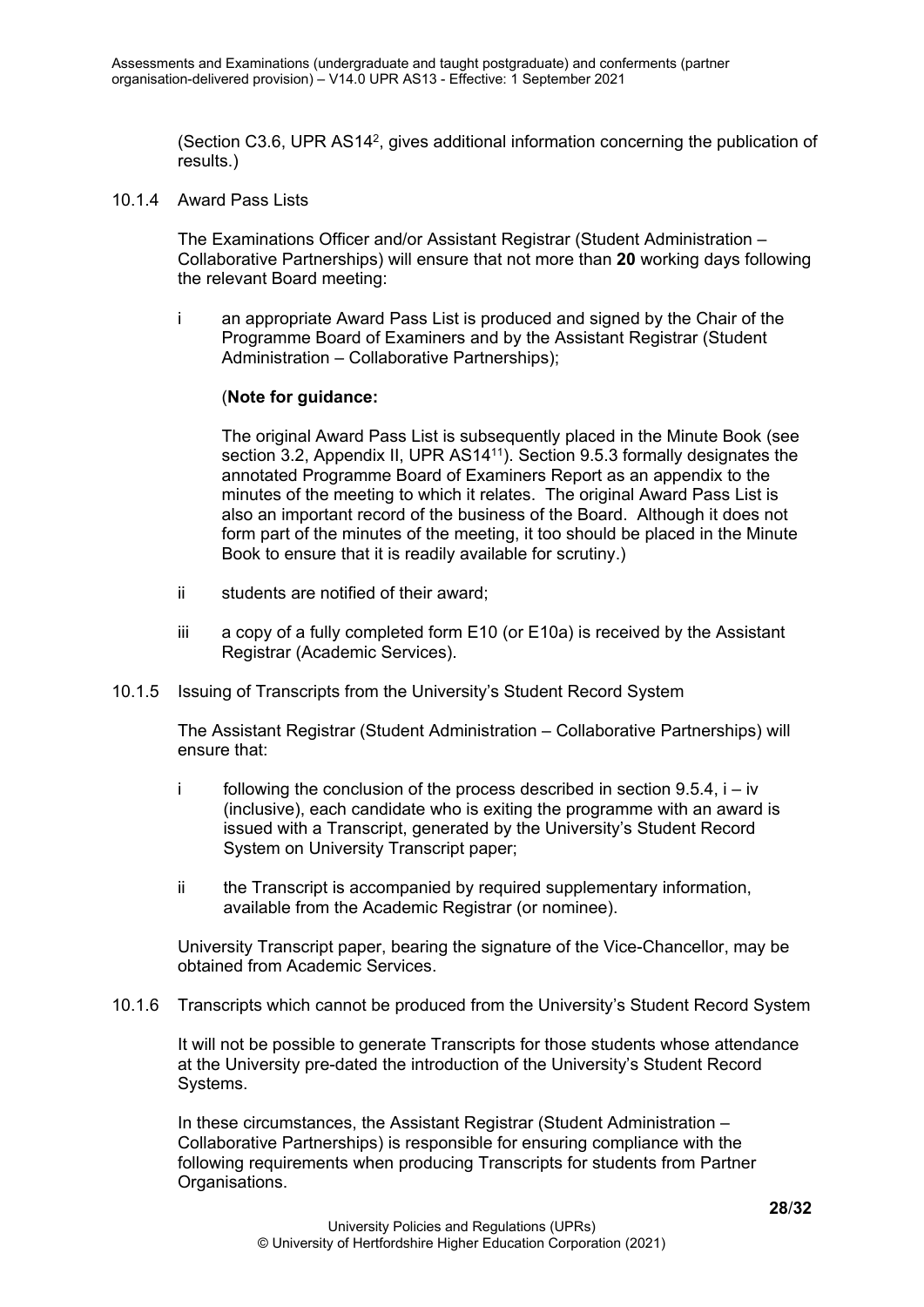- i A Transcript will be made available, on request, to any student.
- ii The Transcript will give the student's full academic record at the University, will be printed on University Transcript paper and will also include:
	- a the student's full name, student registration number and HESA number;
	- b the dates of their registration;
	- c all elements of study undertaken, their level, the date of their completion and the grades achieved (including fail grades);
	- d the number of credit points awarded for each element of study that the candidate has completed successfully;
	- e any awards for which the candidate has satisfied the criteria;
	- f for each element, the language in which study and assessment was undertaken;
	- g the location of study.
- iii the Transcript is accompanied by required supplementary information, available from the Academic Registrar (or nominee), which must be provided in compliance with European Commission regulations relating to the Diploma Supplement.

University Transcript paper, bearing the signature of the Vice-Chancellor, may be obtained from the Office of the Academic Registrar (or nominee).

#### <span id="page-28-0"></span>10.1.7 Data Protection and the disclosure of marks/results

The United Kingdom's Data Protection Act 2018 and General Data Protection Regulations 2018 gives individuals right of access to any personal information that is held about them both on computer and within structured manual filing systems. Organisations will ensure compliance with equivalent legislation in their respective countries.

#### <span id="page-28-1"></span>**10.2 Prizes**

(See Appendix IV, UPR AS13[13.](#page-28-2))

<span id="page-28-2"></span><sup>13</sup> Appendix IV UPR AS13 'Prizes'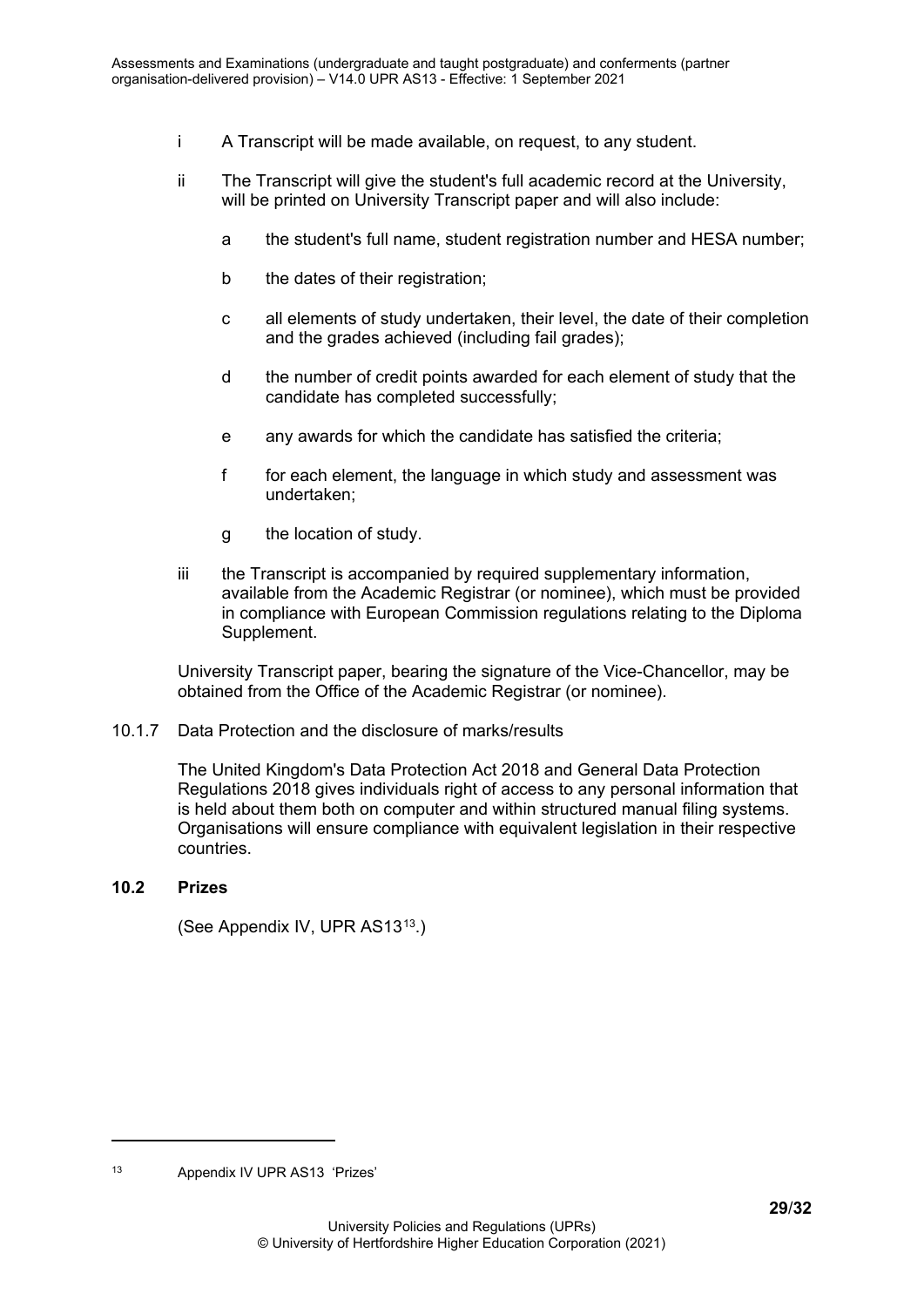## <span id="page-29-0"></span>**11 Queries about recommendations or decisions on assessment, progression and awards (including appeals)**

The Principal will ensure that the Organisation publishes appropriate University procedures whereby candidates may raise queries concerning recommendations or decisions on assessment, progression and awards (including appeals procedures) (see section 5, Appendix I, UPR AS137,).

## <span id="page-29-1"></span>**12 The conferment and certification of awards**

## <span id="page-29-2"></span>**12.1 Conferment of Awards**

- 12.1.1 The Assistant Registrar (Academic Services) will:
	- i check all conferred awards and the associated E10 (or E10a) form to ensure that the External Examiner(s) was/were present at the Programme Board of Examiners meeting where the recommendation for the award was made or that the External Examiner(s) has/have concurred with the recommendations of the Board (see section 9.3);
	- ii acting on behalf of the Secretary and Registrar, satisfy himself or herself that all of the required checks have been made and that each award is correct.
- <span id="page-29-3"></span>12.1.2 Date of conferment (date from which awards are effective)

The awards that are listed on the Award Pass List will be deemed to have been conferred, as appropriate, either:

- i from the date of the Programme Board of Examiners meeting at which the recommendation for the award was made or
- ii from the date on which the candidate fulfilled any conditions for the award that were imposed by the Programme Board of Examiners.

The date of conferment is the date on which a student is deemed to have graduated.

## <span id="page-29-5"></span><span id="page-29-4"></span>**12.2 Certificates and duplicate award certificates**

- <span id="page-29-6"></span>12.2.1 Certificates
	- i Certificates for University Awards will bear the University's Coat of Arms and the signature of the Vice-Chancellor. These certificates will be issued only by the Assistant Registrar (Exams and Awards).
	- ii Certificates for Supervised Work Experience for sandwich degrees will be prepared by the Assistant Registrar (Student Administration – Collaborative Partnerships) and signed by the Chair of the appropriate Board of Examiners. The Assistant Registrar (Student Administration – Collaborative Partnerships) will ensure that the certificates are provided to the Assistant Registrar (Exams and Awards) who will then issue them on the University's behalf.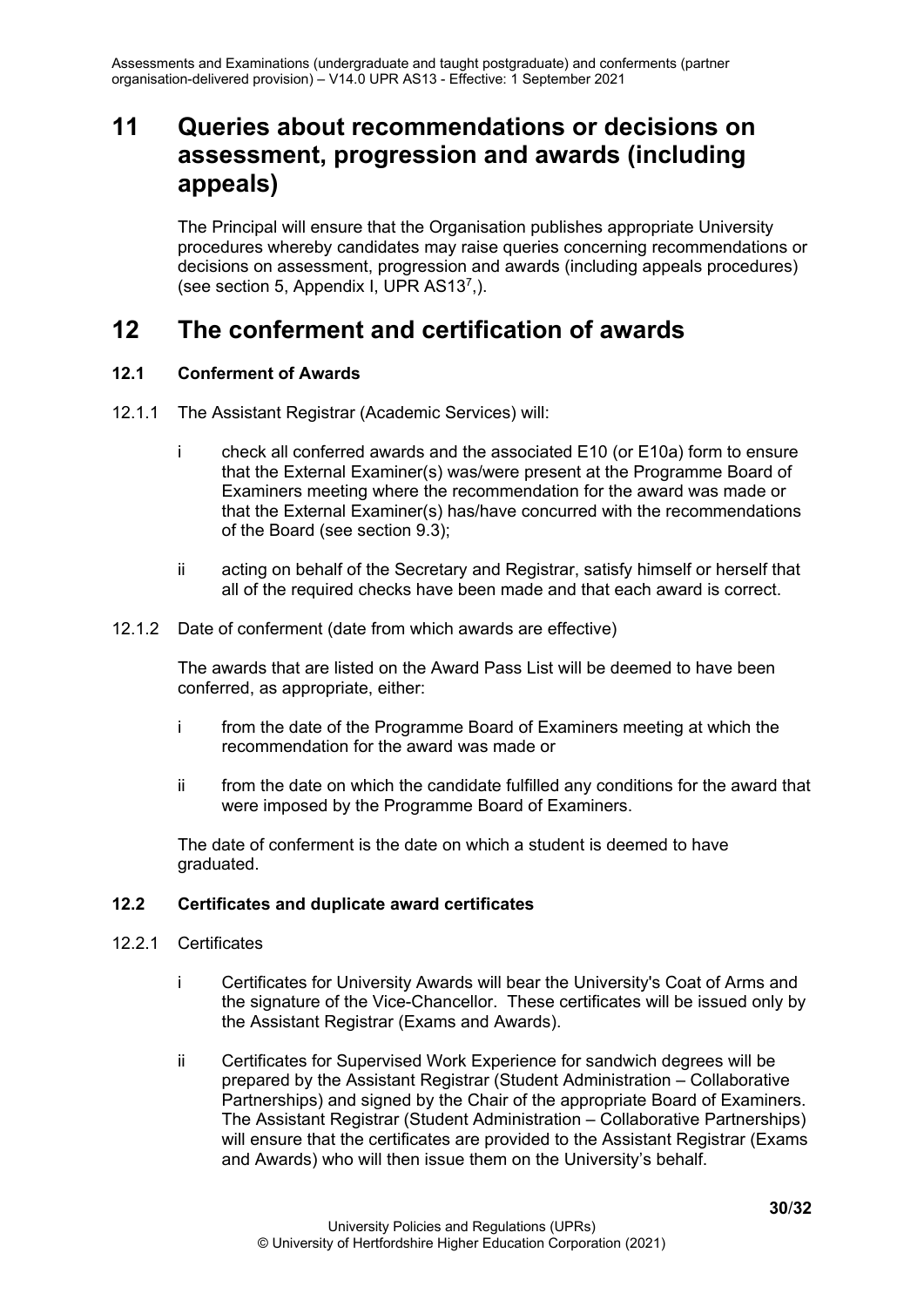#### 12.2.2 Format of certificates

Certificates for all awards listed in UPR AS11, 'Schedule of Awards':

- i Will bear the University crest reproduced in full colour and will be signed by the Vice-Chancellor.
- ii The wording for first degree awards will be set out in accordance with the following example:

'X (name) has been awarded the degree of Bachelor of Arts with First Class Honours/Upper Second Class Honours/Lower Second Class Honours /Third Class Honours/ having followed an approved sandwich programme in (subject)'.

- iii Where the award is not in the sandwich mode the word 'sandwich' will be omitted (see section 12.2.2, ii).
- iv Where the award is achieved after a candidate has followed a degree only programme, there is no classification for the award.
- v Programmes for which there is no approved title, for example, those programmes approved under the University's Credit Accumulation and Transfer Scheme (CATS), will be described only as an 'approved programme'.
- <span id="page-30-0"></span>12.2.3 Duplicate certificates
	- i The certificate which the University issues as proof of the conferment of an award is a unique and valuable document which should be carefully preserved by its recipient. The University will not issue additional copies or duplicates to any person to whom an original certificate has already been issued other than in the circumstances described in section 12.2.3, ii - iv.
	- ii If a certificate is lost or destroyed, a duplicate can be issued which will have precisely the same standing as the original certificate which it replaces. It will be produced in the format currently in use by the University and may not therefore be an exact replica of the original.
	- iii An application for the issue of a duplicate certificate must be made on the appropriate form which can be obtained from the Assistant Registrar (Exams and Awards). The applicant must, in addition, provide the Assistant Registrar (Exams and Awards) with:
		- a the damaged or defaced certificate or

a written declaration, signed by the applicant, setting out the circumstances in which the certificate was lost or destroyed, which includes a written undertaking by the graduate/diplomate that they will return the duplicate to the University in the event that the original is found and either: